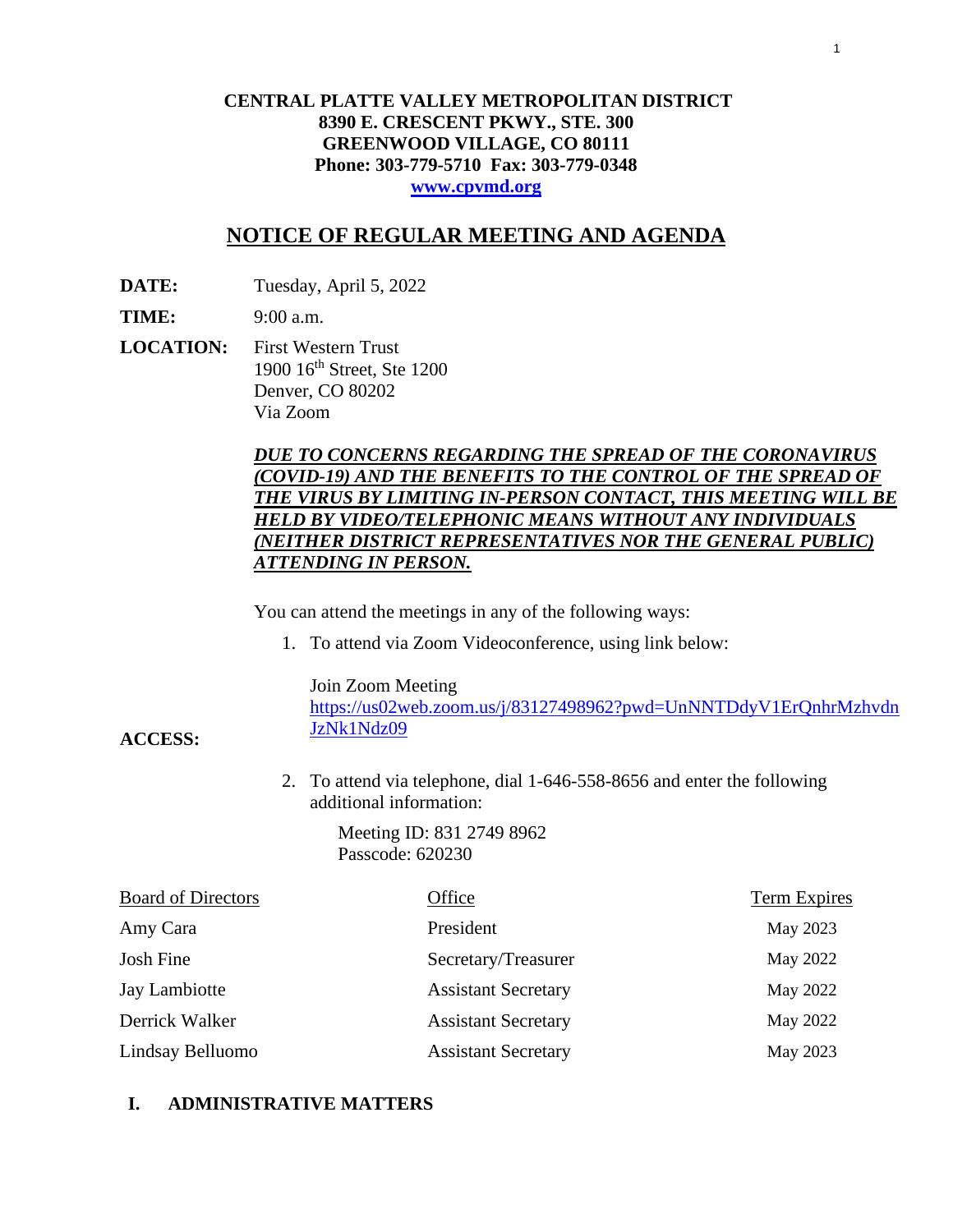- B. Present disclosures of potential conflicts of interest.
- C. Confirm quorum, location of meeting and posting of meeting notices.
- D. Public comment.

Members of the public may express their views to the Board on matters that affect the District that are otherwise not on the agenda. Comments will be limited to three (3) minutes per person.

## **II. FINANCIAL ITEMS**

- A. [Bond refinancing update \(enclosed\).](#page-3-0)
- B. Other.

## **III. CONSENT AGENDA**

- A. [Review and consider approval of the Minutes of the March 1, 2022 Special Meeting](#page-7-0) (enclosed).
- B. Accept February 28, 2022 [Financial Statements and Cash Position Report](#page-11-0) (enclosed).
- C. [Approve current Claims \(enclosed\).](#page-25-0)
- D. Accept information items.
- E. Other.

## **IV. ENGINEER'S REPORT – A.J. ZABBIA**

- A. Tree replacement bidding update and consider appointment of award committee.
- B. Holiday lighting update.
- C. Other.

## **V. MANAGER ITEMS**

A. Other.

## **VI. DIRECTOR ITEMS**

A. Other.

## **VII. ATTORNEY ITEMS**

A. Other.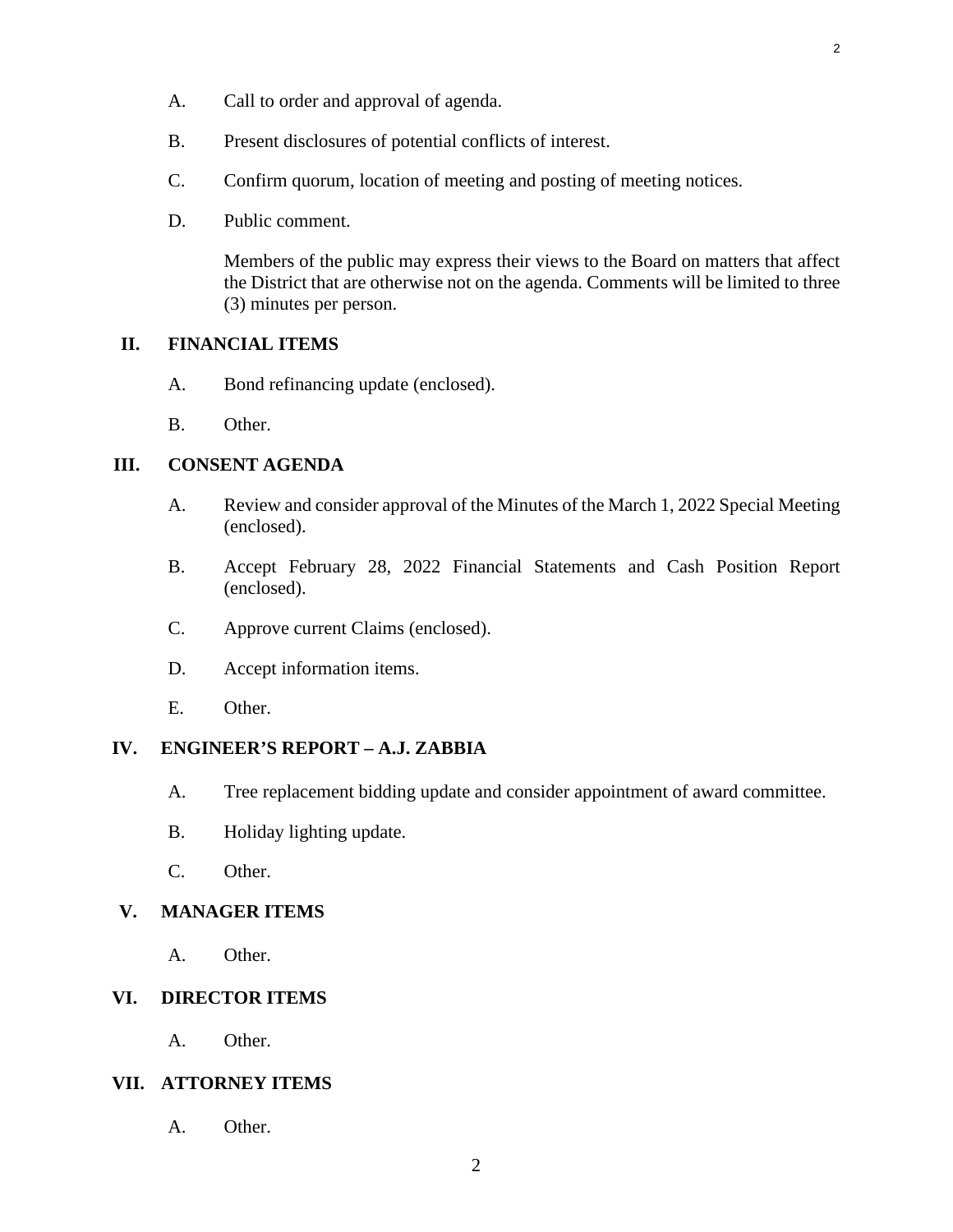# **VIII. OTHER BUSINESS**

A. Other.

# **XII. ADJOURNMENT**

**The next regular meeting is scheduled for Tuesday, May 3, 2022 at 9:00 a.m.**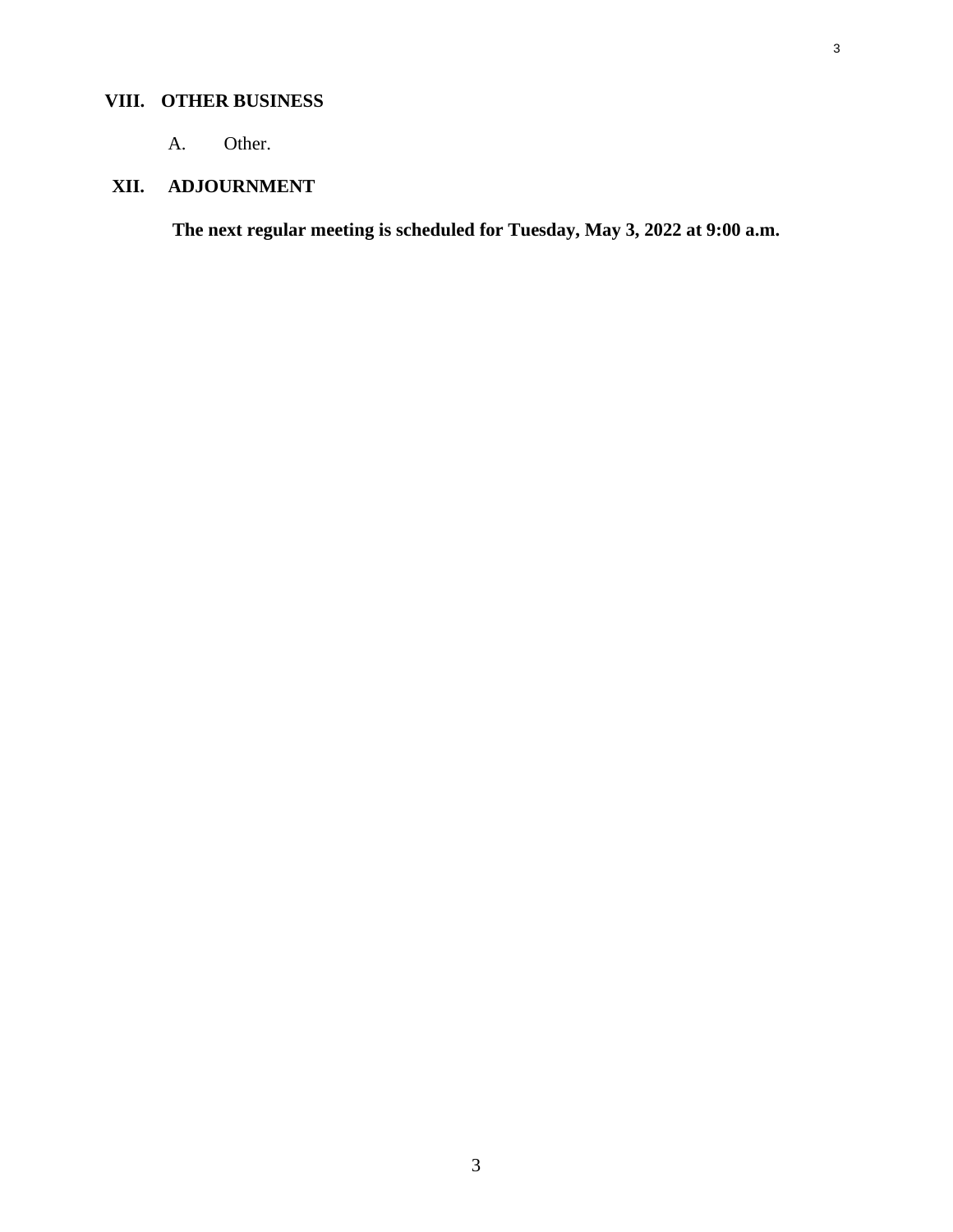

<span id="page-3-0"></span>March 8, 2022

Central Platte Valley Metropolitan District c/o CliftonLarsonAllen LLP 8390 E. Crescent Parkway, Suite 300 Greenwood Village, CO 80111

Re: Central Platte Valley Metropolitan District Refunding Analysis – Bank Option Update

Dear Ms. Debra Sedgeley,

Last week, D.A. Davidson presented a summary of the District's options for refunding its General Obligation Refunding Bonds, Series 2013A (the "Series 2013A Bonds") and its General Obligation Refunding Bonds, Series 2014A (the "Series 2014A Bonds"). In our discussion regarding both series of outstanding bonds, D.A. Davidson presented two refunding options for the District's consideration and evaluation:

- 1. A traditional taxable bond to the same final maturities of 2038 and 2043 (the same maturities of the existing Series 2013A Bonds and Series 2014A Bonds)
- 2. A "Cinderella" bank loan with a 15 year maturity and amortization through 2038 and 2043 respectively. These loans are called "Cinderella" because they convert from taxable rates to pre-set tax exempt rates on September 3, 2023.

During our discussion with the District Board during its March 2022 meeting, we described some of the pros and cons to the Cinderella bank loan refunding option, mainly that banks are sometimes not able to lock in a single rate for the entire amortization of the debt and sometimes will require a bullet maturity at the end of the amortization, which then assumes a rate reset or an additional refunding ahead of the final maturity of the bonds. As a follow-up to that discussion with the District Board, D.A. Davison want to prove some clarification regarding the assumptions in our analysis of the District's refunding options for the Series 2013A Bonds and the 2014A Bonds.

- 1. **Series 2013A Bonds** The Series 2013A Bonds have a final maturity of December 1, 2038, which is within the 20-year window that we discussed regarding the length of exposure banks are willing to subject themselves to.
	- Accordingly, in our analysis, we assumed that the District would be able to lock in a tax-exempt interest rate from a prospective lender through the 2038 final maturity and would not require any type of rate reset or additional refunding.
	- In our analysis, D.A. Davidson has assumed a taxable interest rate of 3.05%, which would convert to a tax-exempt interest rate of 2.59% on September 3, 2022.
	- Under these assumptions, the District could realize approximately \$7.4 million in refunding savings (19.5%).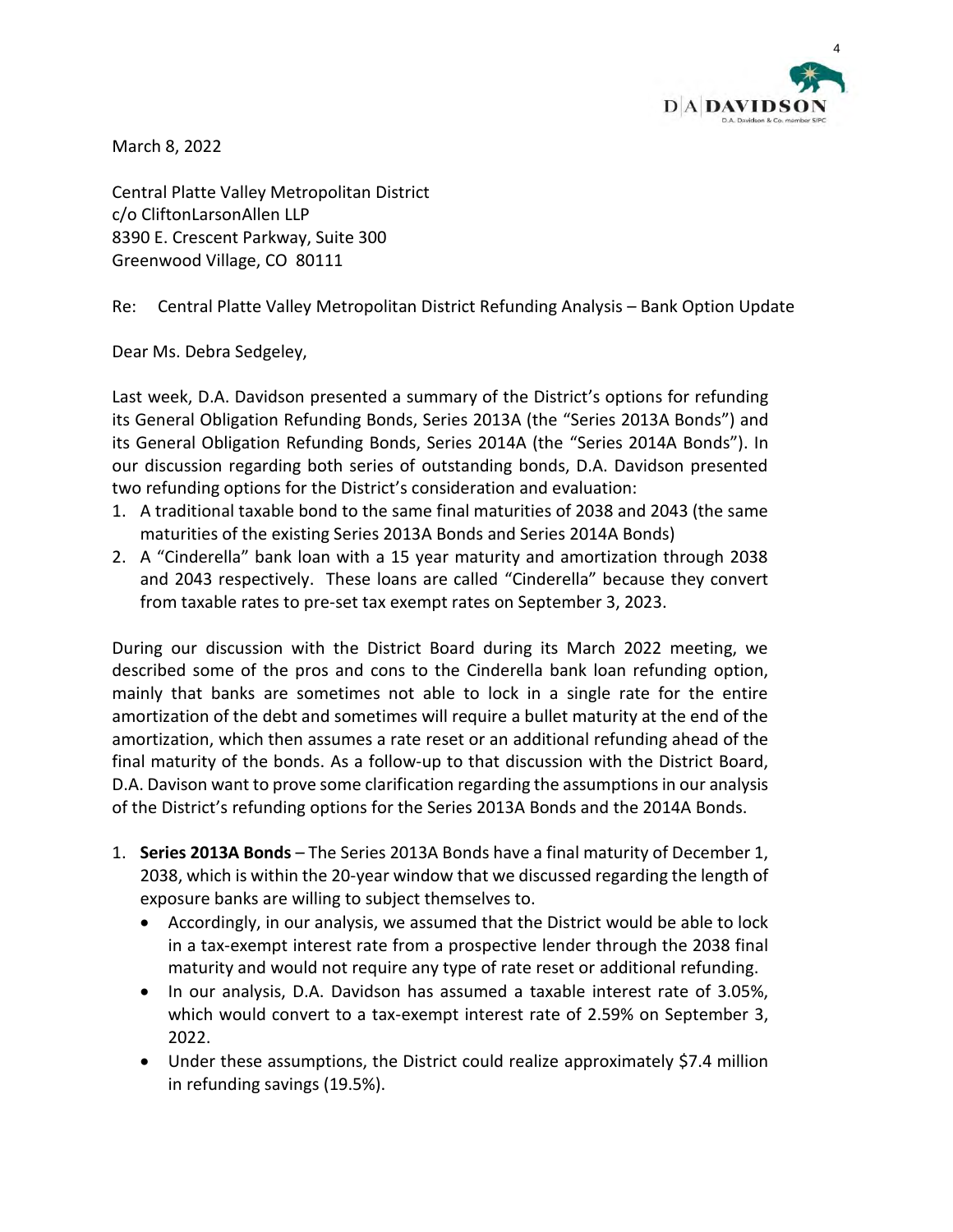- 2. **Series 2014A Bonds** The Series 2014A Bonds have a final maturity of December 1, 2043, which is just outside the 20-year window that we discussed regarding the length of exposure banks are willing to subject themselves to.
	- However, based on the strong relationships that we have with our pool of over 30 potential lenders, in our analysis, we assumed that the District would be able to lock in a tax-exempt interest rate from a prospective lender through the 2043 final maturity and would not require any type of rate reset or additional refunding.
	- In our analysis, D.A. Davidson has assumed a taxable interest rate of 3.40%, which would convert to a tax-exempt interest rate of 2.89% on September 3, 2022. Under these assumptions, the District could realize approximately \$3.9 million in refunding savings (19.7%).
	- For the District's benefit based on our discussion with the District Board, D.A. Davidson has prepared an interest rate-sensitivity analysis, in the case that the District receives a 15-year interest rate proposal for the Series 2014A Bonds refunding, which would require an additional rate reset and/or refunding at the end of the 15-year term ahead of the final 2043 maturity.
	- In that analysis, D.A. Davidson has assumed the same interest rates from our previous analysis (3.40% taxable; 2.89% tax-exempt) through a 15-year term. Based on those rate assumptions, the interest rate on the final 5-year term at the time of refunding would have to exceed 25% from 2039 through 2043 in order to reduce the District's total refunding savings through the 2043 maturity by a significant amount, but would still result in over \$2.0 million in total savings through 2038.

If the Board has any additional questions or would like us to prepare any additional analyses, please let us know.

Kind Regards,

file a. Atts

Brooke Hutchens **Andrew Wheeler** Managing Director **Vice President** D.A. Davidson Special District Group D.A. Davidson Special District Group

controlle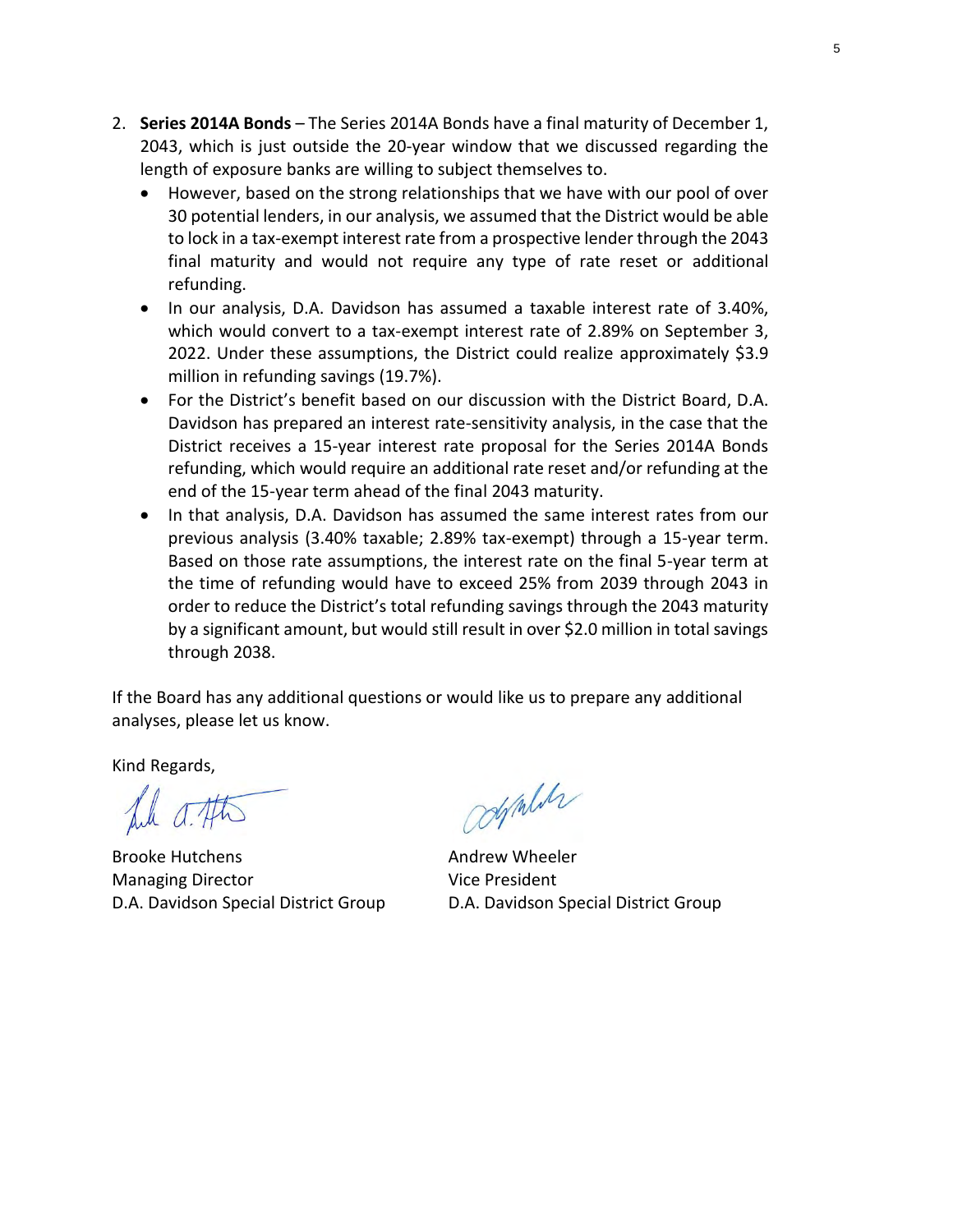# PIPER SANDLER

# PIPER SANDLER

1200 17<sup>th</sup> STREET SUITE 1250 DENVER, CO 80202 Piper Sandler & Co. Since 1895. Member SIPC and NYSE.

March 7, 2022

Central Platte Valley Metropolitan District Attention: Dianne Miller Miller & Associates Law Offices, LLC 1641 California Street, Suite 300 Denver, CO 80202

*RE: District Refunding Options*

Dianne,

Please find the following information regarding our discussion of the refunding loan options we provided to the District. Some of the options discussed below are available because of the expansive bank distribution platform at Piper Sandler. In contrast to our competitors, who will often just present loan opportunities to a limited number of banks with a local presence, Piper Sandler has a dedicated salesperson who works on all of the firm's placement transactions and this network includes over 100 banks, both local and across the nation.

Series 2013 Refunding: The 2013 bonds have a final maturity of 2038 and remaining weighted average life of 9.6 years. Given the tenor of the estimated refunding loan and the credit strength, we believe there will be several banks interested in the refunding.

Series 2014 Refunding: The 2014 bonds have a longer maturity of 2043 with a remaining average life of 12.7 years. While the longer tenor of this loan will limit the number banks that are interested in the refunding, Piper Sandler does have relationships with banks that do 20-year loans. There are a few options for the District to consider with this refunding:

- Option 1: Keep the same final maturity and negotiate directly with the banks that are likely to provide a loan with a final maturity of 21 years. Piper Sandler has discussed this option with a few of the banks that do 20-year loans and they have expressed interest in a more in-depth look at the credit.
- Option 2: There are substantial savings estimates for each year of the projected refunding. The District could structure the loan with a final maturity of 2042 and the 2043 maturity could be reamortized over the life of the loan. Even with the re-amortization, the District would still see debt service savings every year, and thus be able to reduce the debt levy.
- Option 3: Piper Sandler has recently worked with a bank that can lock in rates for up to 30 years through a synthetic fixed rate. Under this structure the bank issues a 5–10-year loan with a variable rate, typically SOFR, and then simultaneously enters into an interest rate swap agreement with the borrow that off sets the variable component with a long-term fixed rate. Under this structure, the interest rate swap can be terminated at the end of each loan at par,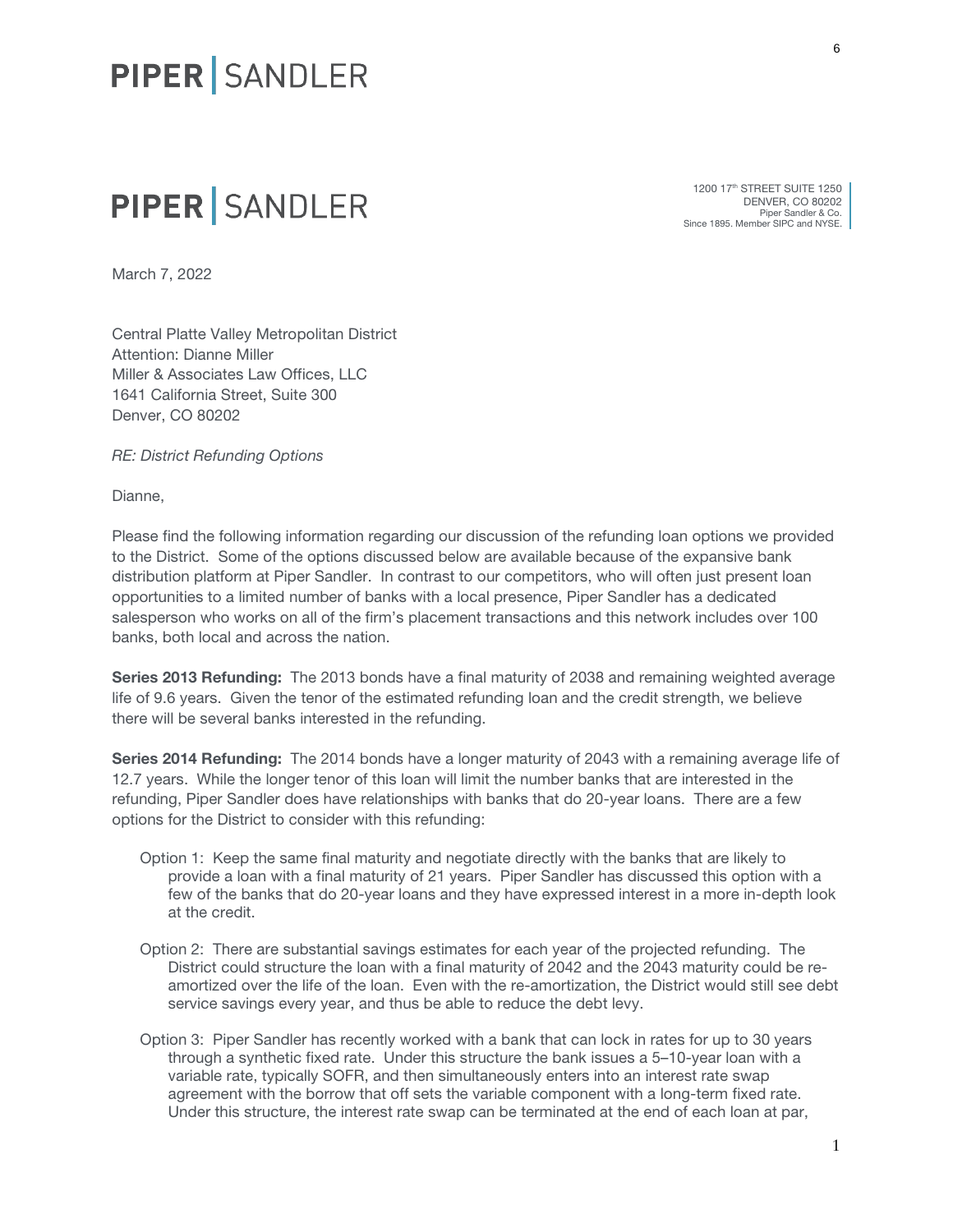

thus eliminating the risk of termination payment. When the loan comes due, the bank typically issues another floating rate loan tied to the original swap, so the District is not exposed to any increase in rates.

If the District is interested in examining these options further, one possible path forward would be for Piper to request term sheets from banks for each structure. This would not commit the District to any of the structures, but rather provide the opportunity to analyze real term sheets and compare the debt service savings of each option. If, after reviewing the term sheets, the District decides none of the term sheets' proposed structures accomplish its goals, the District could reject them all and move on to considering other options.

Sincerely,

Mix 1

Michael Lund Senior Vice President, Special District Group (303) 246-7369 [Michael.Lund@psc.com](mailto:Michael.Lund@psc.com)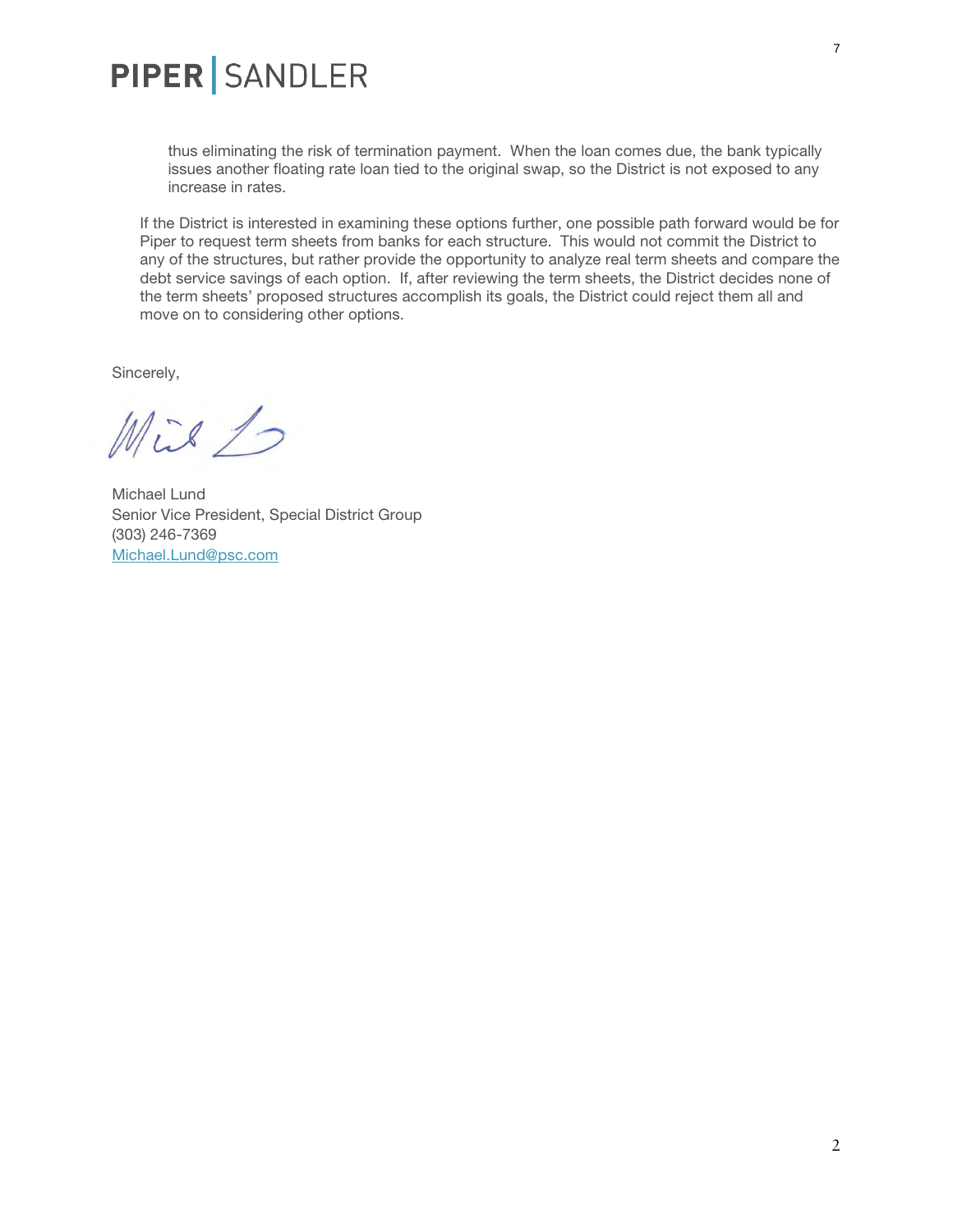# <span id="page-7-0"></span> MINUTES OF A SPECIAL MEETING OF THE BOARD OF DIRECTORS OF THE CENTRAL PLATTE VALLEY METROPOLITAN DISTRICT (THE "DISTRICT") HELD MARCH 1, 2022 A special meeting of the Board of Directors of the Central Platte Valley Metropolitan District (referred to hereafter as the "Board") was convened on Tuesday, March 1, 2022, at 9:00 a.m. This District Board meeting was held via Zoom. The meeting was open to the public. ATTENDANCE Directors In Attendance Were: Amy Cara, President Josh Fine, Secretary/Treasurer Derrick Walker, Assistant Secretary Lindsay Belluomo, Assistant Secretary Jay Lambiotte, Assistant Secretary Also, In Attendance Were: Anna Jones and Deb Sedgeley; CliftonLarsonAllen LLP Dianne Miller and Rhonda Bilek; Miller & Associates Law Offices, P.C. A.J. Zabbia, 68 West Engineers David Booth, East West Urban Management Amanda Miller, Downtown Denver Partnership Andrew Wheeler, D.A. Davidson ADMINISTRATIVE **MATTERS Call to order and approval of agenda:** Director Cara called the meeting to order at 9:04 a.m. Following review, upon a motion duly made by Director Lambiotte, seconded by Director Walker and, upon vote, unanimously carried, the Board approved the agenda as presented. **Disclosures of potential conflicts of interest:** Ms. Miller advised the Board that, pursuant to Colorado law, certain disclosures by the directors may be appropriate prior to taking official action at the meeting and that written disclosures of the interests of all directors were filed with the Secretary of State and the District prior to the meeting. The directors then reviewed the agenda for the meeting and previous written disclosures stating the fact and summary nature of any matters, as required under Colorado law, to permit official action to be taken at the meeting.

Director Fine disclosed his interests as an owner of property located in the District and an employment relationship with Focus Property Group, which manages property located within and without the boundaries of the District. He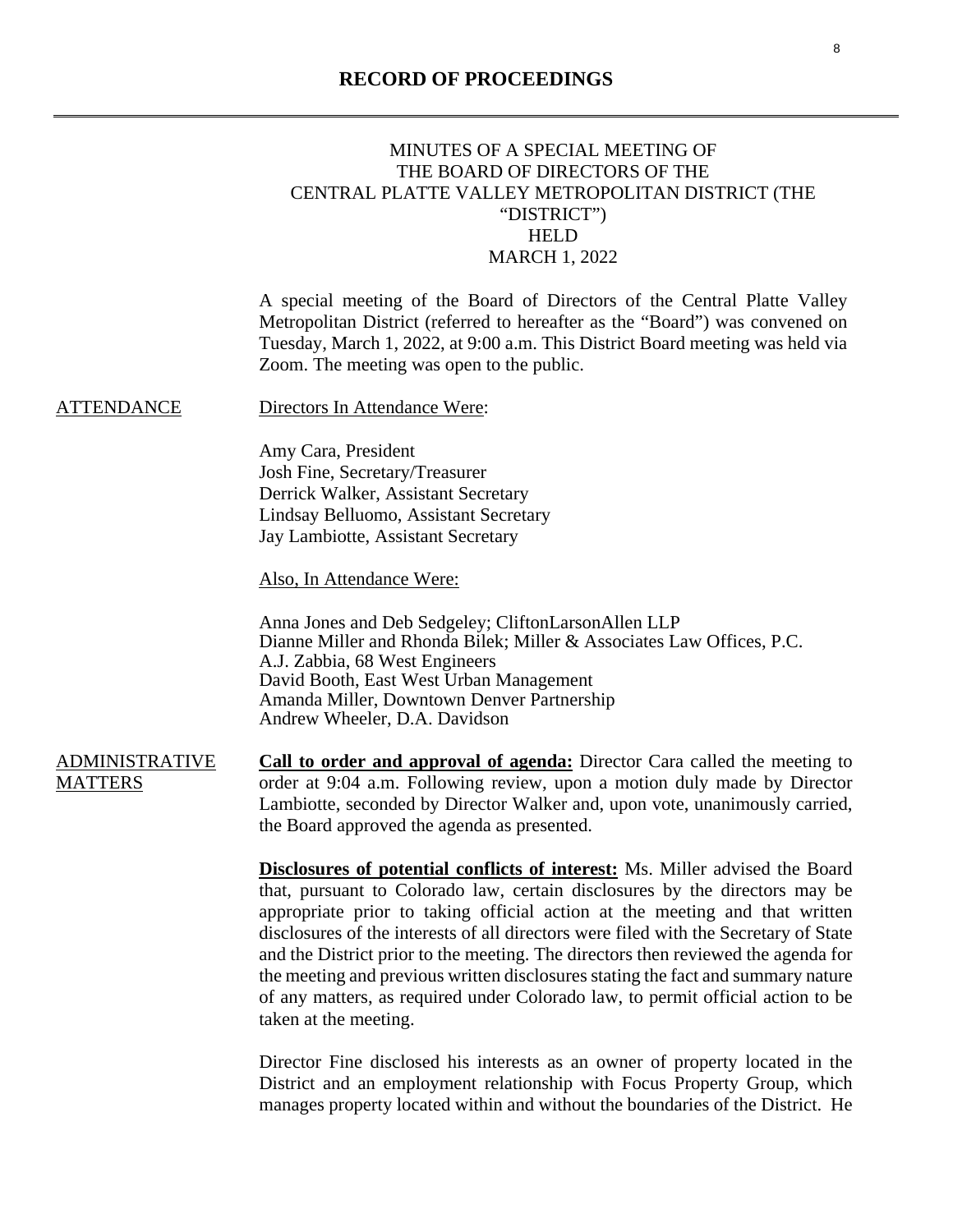also disclosed that he is on the board of the Central Platte Valley Coordination Metropolitan District and the RiNo Business Improvement District. This disclosure is associated with the approval of items on the agenda that may affect his interests.

Director Lambiotte disclosed his interests as an owner of property located in the District and an employment relationship with East West Partners (affiliate of Union Center, LLC, and hired by Chestnut Denver, LLC under a development management agreement for the 16 Chestnut Building). He also disclosed that he is on the boards of the Denver Union Station Metropolitan District Nos. 1-5 and the Central Platte Valley Metropolitan District. This disclosure is associated with the approval of items on the agenda that may affect his interests.

Director Walker disclosed his interests as an owner of property located in the District. He also disclosed that he is an owner of Infield, which has an equity interest in the operating company that owns and manages 1801 Wewatta Street, Denver, Colorado, 80202. He also disclosed that he is on the board of the Central Platte Valley Coordination Metropolitan District. This disclosure is associated with the approval of items on the agenda that may affect his interests.

Director Belluomo disclosed her interests as an owner of property located in the District. She also disclosed she is on the Board of the Central Platte Valley Metropolitan District. She also disclosure her employment as Property Manager at 1601 Wewatta (a building within the District), which is owned by Morgan Stanley. This disclosure is associated with the approval of items on the agenda that may affect her interests.

Written disclosures of the interests of all directors were filed with the Secretary of State and the District prior to the meeting.

**Quorum, location of meeting, and posting of meeting notice:** It was noted that a quorum was present allowing the Board to act on all matters to come before them at this meeting. The Board confirmed the location of the meeting and the posting of the meeting notice.

#### **Public comment:** None.

## CONSENT AGENDA **Minutes of the February 1, 2022 Special Meeting:**

**January 31, 2022 Financial Statements and Cash Position Report:** 

#### **Current Claims:**

## **Information items:**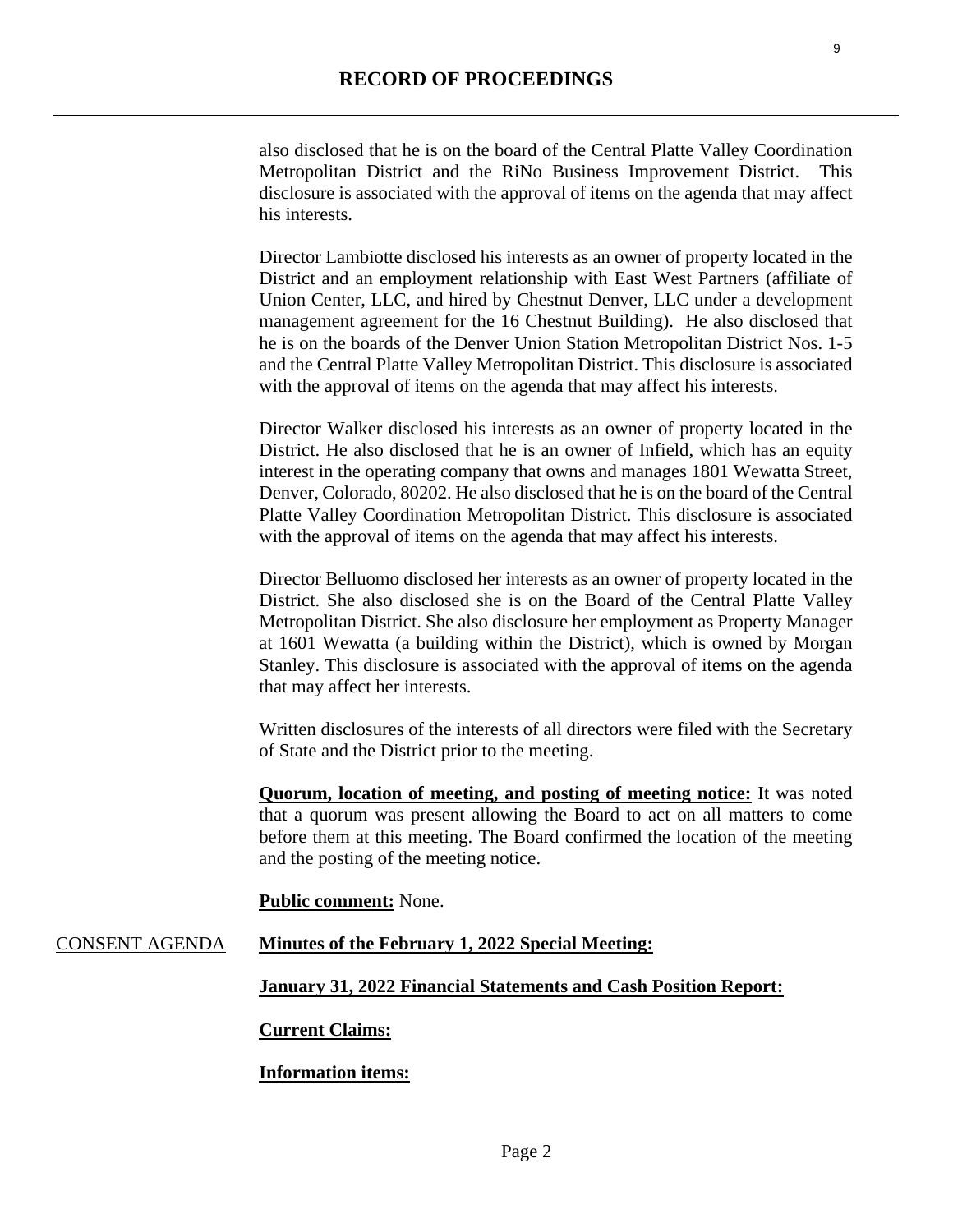### **Other:**

Following review, upon a motion duly made by Director Walker, seconded by Director Belluomo and, upon vote, unanimously carried, the Board approved and accepted the Consent Agenda items.

FINANCIAL ITEMS **Bond refinancing update:** Ms. Sedgeley introduced Mr. Wheeler, who reviewed the potential refinancing scenarios with the Board. Discussion ensued. Director Cara noted that she would review the refinancing options more thoroughly before taking any action. She directed Ms. Sedgeley to coordinate a sensitivity analysis for the multiple refinancing scenarios with D.A. Davidson and Piper Sandler.

> **Bill.com utilization:** Ms. Sedgeley reviewed the logistics of Bill.com with the Board. It was noted that this agenda item will be discussed further at the April meeting after staff discusses this option internally and presents a recommendation to the Board.

**Other:** None.

ENGINEER'S REPORT – A.J. ZABBIA **Tree replacement bidding update and consider appointment of award committee:** This item was discussed at the Central Platte Valley Coordination Metropolitan District meeting. No further action was taken.

> **Holiday lighting update:** Mr. Zabbia provided an update to the Board regarding holiday lighting, noting that the holiday lighting bid will be ready in April.

> **Millennium Bridge painting update:** Mr. Zabbia stated that there are no updates at this time and he will present a recommendation to the Board at the April meeting.

**Other:** None.

#### MANAGER ITEMS **Other:** None.

DIRECTOR ITEMS **Meeting document execution:** Ms. Bilek discussed the coordination of meeting signatures via DocuSign with the Board. It was determined this item would be discussed by staff.

**Other:** None.

ATTORNEY ITEMS **Election update:** Attorney Miller provided an update to the Board regarding the May 2022 election, noting that Directors Fine, Lambiotte and Walker are reelected to 3-year terms. She stated that Notices of Cancellation of the election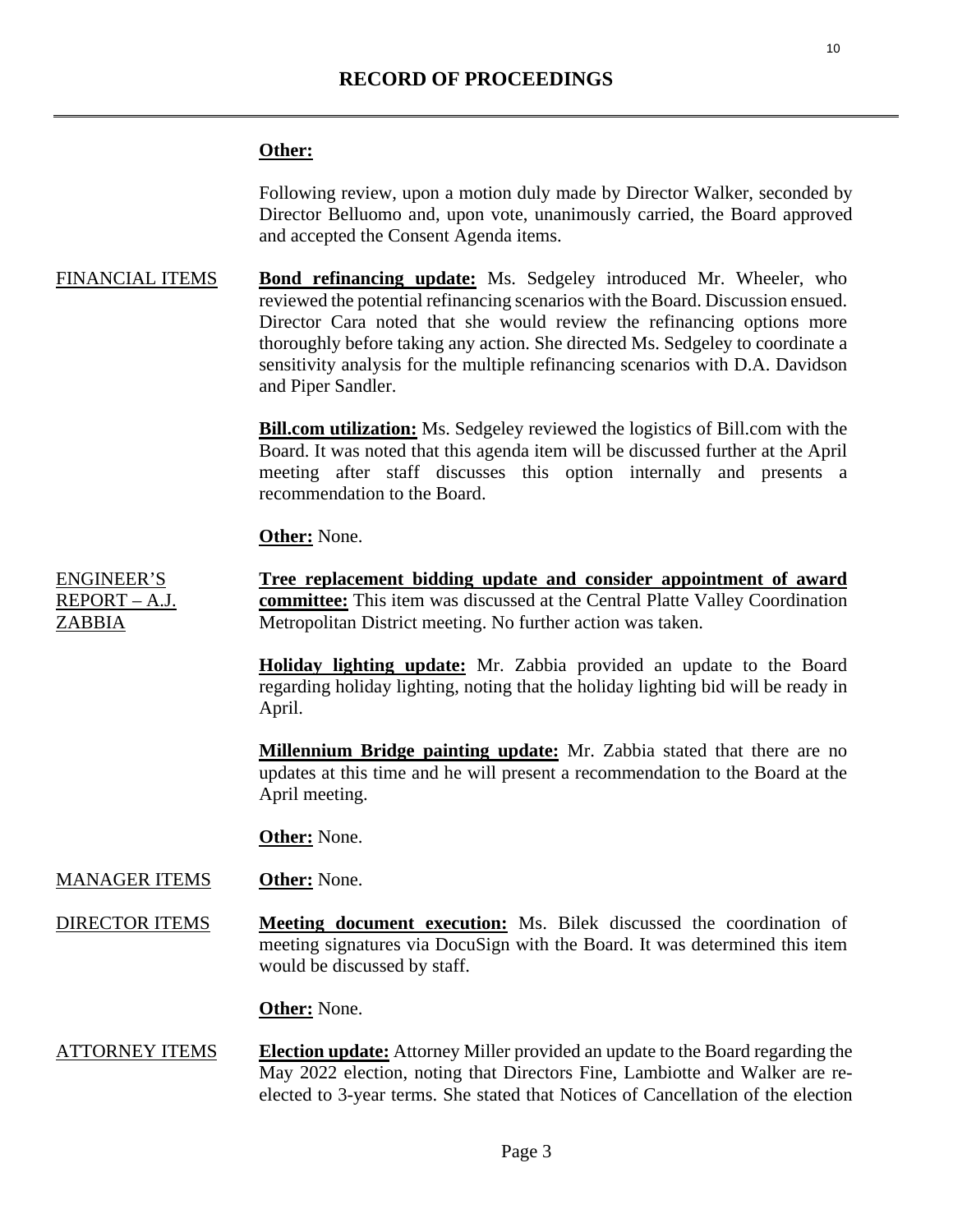will be published and Oaths of Office will be sent to the Board in May.

**Other:** None.

## OTHER BUSINESS **Other:** None.

ADJOURNMENT There being no further business to come before the Board at this time, upon a motion duly made by Director Fine, seconded by Director Belluomo and, upon vote, unanimously carried, the Board adjourned the meeting at 10:28 a.m.

Respectfully submitted,

Secretary for the Meeting

 $\overline{\phantom{a}}$  ,  $\overline{\phantom{a}}$  ,  $\overline{\phantom{a}}$  ,  $\overline{\phantom{a}}$  ,  $\overline{\phantom{a}}$  ,  $\overline{\phantom{a}}$  ,  $\overline{\phantom{a}}$  ,  $\overline{\phantom{a}}$  ,  $\overline{\phantom{a}}$  ,  $\overline{\phantom{a}}$  ,  $\overline{\phantom{a}}$  ,  $\overline{\phantom{a}}$  ,  $\overline{\phantom{a}}$  ,  $\overline{\phantom{a}}$  ,  $\overline{\phantom{a}}$  ,  $\overline{\phantom{a}}$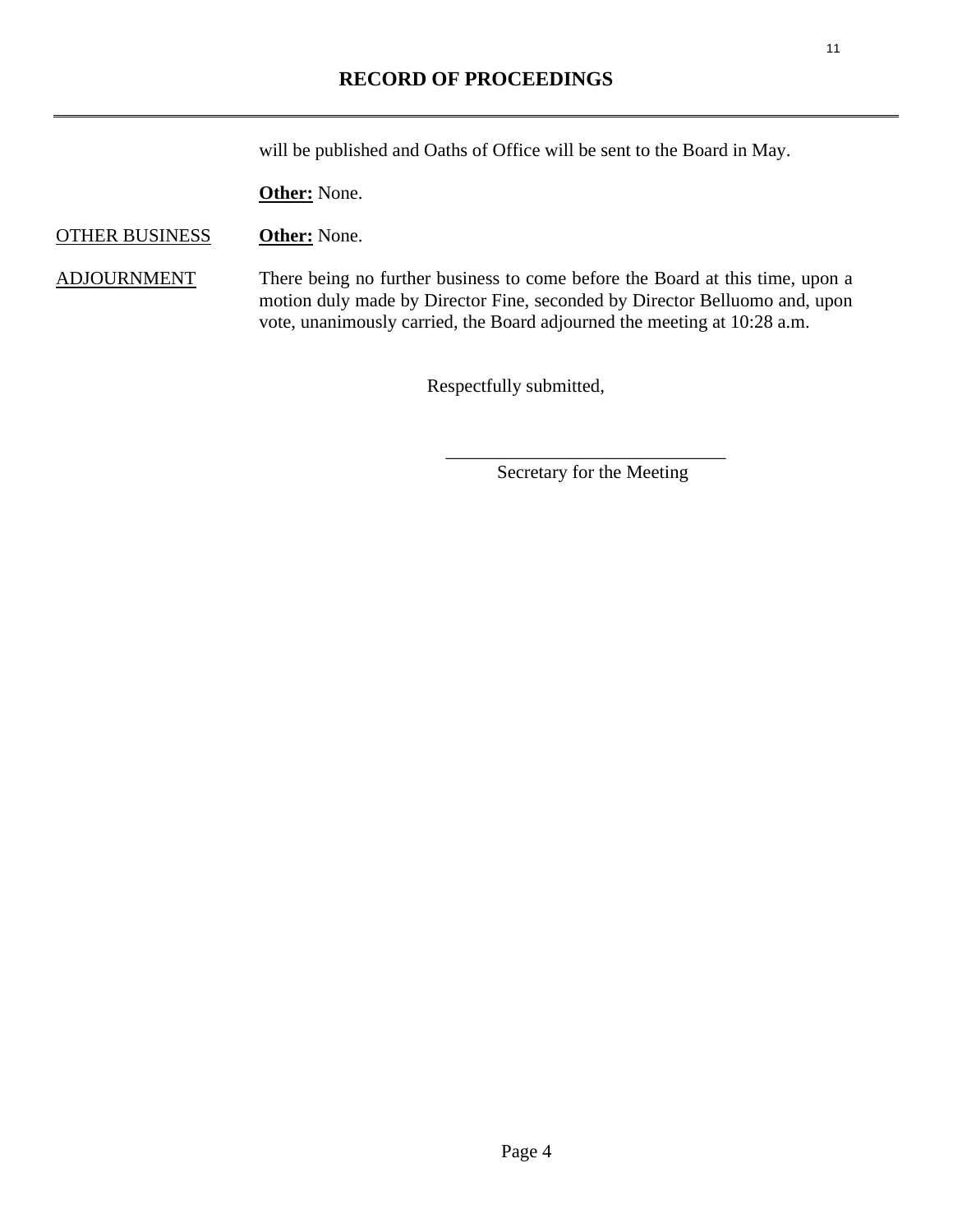# <span id="page-11-0"></span>**CENTRAL PLATTE VALLEY METRO DISTRICT**

# **FINANCIAL STATEMENTS**

**FEBRUARY 28, 2022**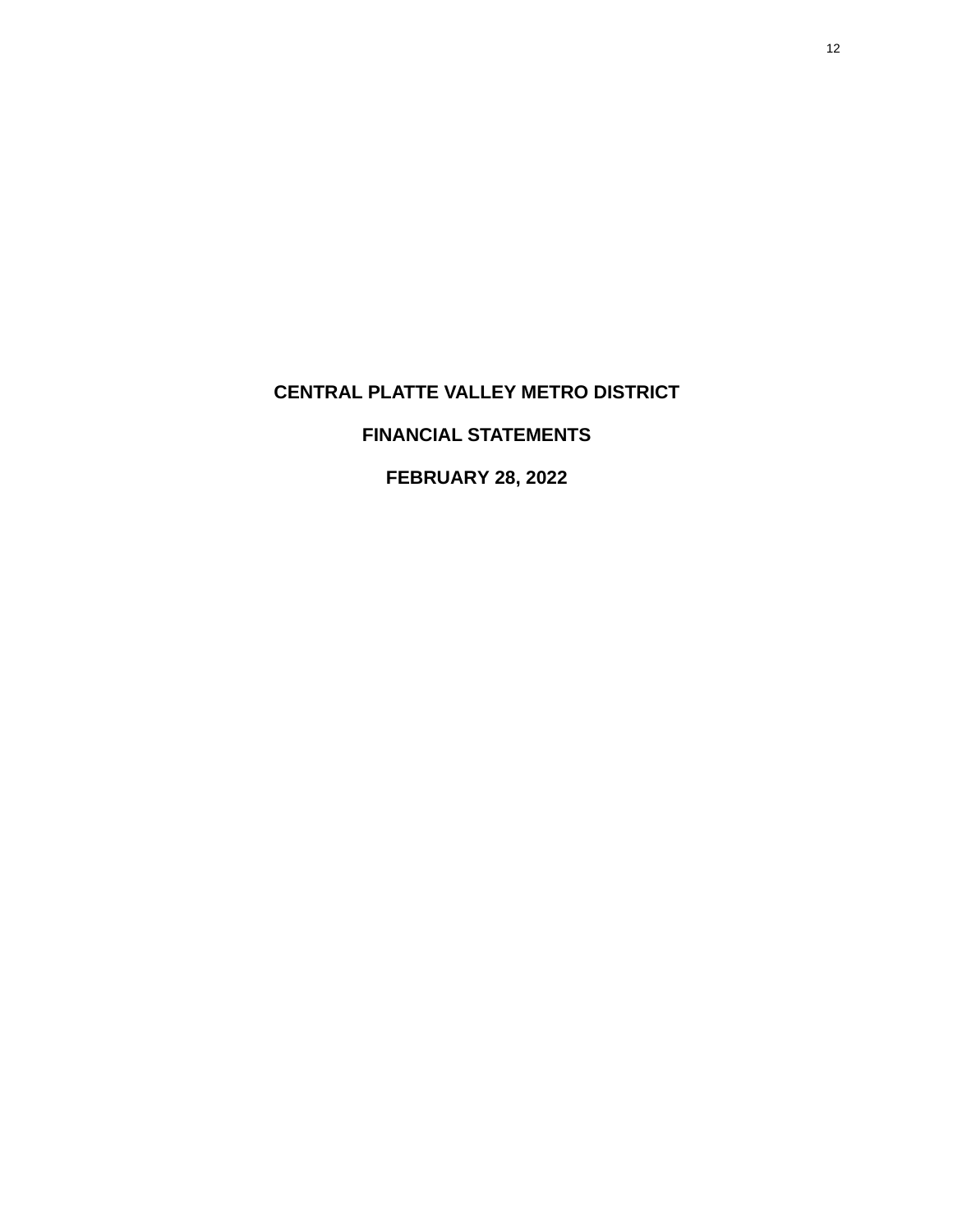# **CENTRAL PLATTE VALLEY METRO DISTRICT BALANCE SHEET - GOVERNMENTAL FUNDS FEBRUARY 28, 2022**

|                                      |     | General   |    | <b>Debt Service</b> | Capital<br><b>Projects</b> |    | <b>Total</b> |
|--------------------------------------|-----|-----------|----|---------------------|----------------------------|----|--------------|
| <b>ASSETS</b>                        |     |           |    |                     |                            |    |              |
| USBank checking                      | \$  | 2,608     | \$ |                     | \$                         | \$ | 2,608        |
| C - Safe                             |     | 1,569,700 |    | 9,655               | 1,723,732                  |    | 3,303,087    |
| Colotrust - Prime                    |     | 23,689    |    |                     |                            |    | 23,689       |
| Colotrust - Plus                     |     |           |    |                     | 364,077                    |    | 364,077      |
| <b>Certificates of Deposit</b>       |     |           |    |                     | 1,057,610                  |    | 1,057,610    |
| Trustee investments                  |     |           |    | 8,309,880           |                            |    | 8,309,880    |
| Accrued interest receivable          |     |           |    |                     | 1,352                      |    | 1,352        |
| Receivable from County Treasurer     |     | 1,297,017 |    | 2,124,523           |                            |    | 3,421,540    |
| <b>TOTAL ASSETS</b>                  | \$. | 2,893,014 | \$ | 10,444,058          | 3,146,771                  | S  | 16,483,843   |
| <b>LIABILITIES AND FUND BALANCES</b> |     |           |    |                     |                            |    |              |
| Accounts payable                     | \$  | 27.831    | \$ |                     | \$                         | \$ | 27,831       |
| Due to CPV Coord M.D.                |     | 218,550   |    |                     |                            |    | 218,550      |
| <b>TOTAL LIABILITIES</b>             |     | 246,381   |    |                     |                            |    | 246,381      |
| <b>FUND BALANCES</b>                 |     |           |    |                     |                            |    |              |
| <b>Fund balances</b>                 |     | 2,646,633 |    | 10,444,058          | 3,146,771                  |    | 16,237,462   |
| <b>TOTAL LIABILITIES AND</b>         |     |           |    |                     |                            |    |              |
| <b>FUND BALANCES</b>                 | \$  | 2,893,014 | \$ | 10,444,058          | \$<br>3,146,771            | \$ | 16,483,843   |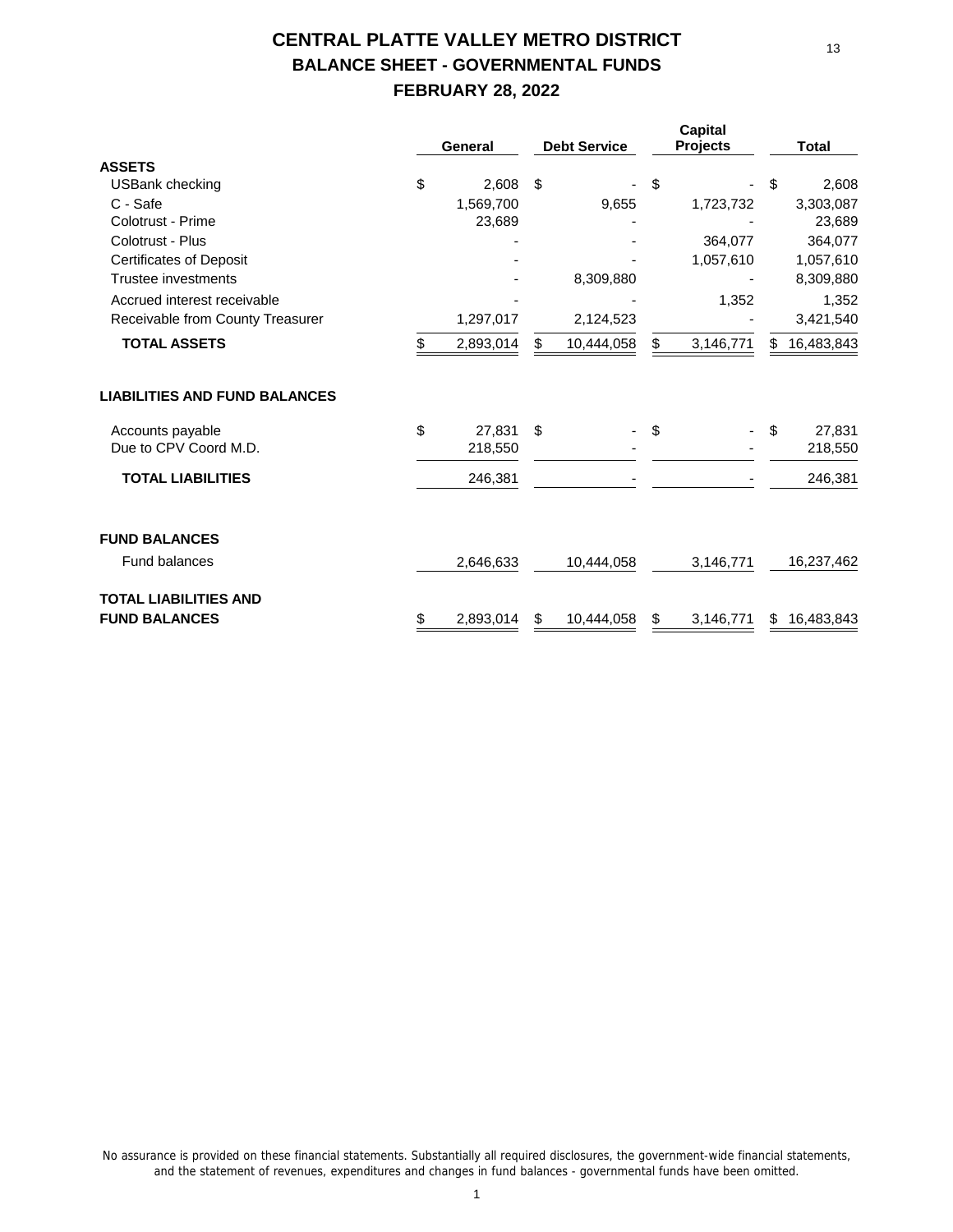# **CENTRAL PLATTE VALLEY METRO DISTRICT STATEMENT OF REVENUES, EXPENDITURES AND CHANGES IN FUND BALANCES - BUDGET AND ACTUAL FOR THE TWO MONTHS ENDED FEBRUARY 28, 2022**

## **GENERAL FUND**

|                                                     |    | Annual<br><b>Budget</b> | <b>Year to Date</b><br><b>Actual</b> | Variance      |
|-----------------------------------------------------|----|-------------------------|--------------------------------------|---------------|
| <b>REVENUES</b>                                     |    |                         |                                      |               |
| Interest income                                     | \$ | 2,600                   | \$                                   | \$<br>(2,600) |
| Property taxes                                      |    | 818,923                 | 375,993                              | (442, 930)    |
| Specific ownership tax                              |    | 415,660                 | 77,962                               | (337, 698)    |
| <b>TIF Taxes</b>                                    |    | 2,210,587               | 884,760                              | (1,325,827)   |
| <b>TOTAL REVENUES</b>                               |    | 3,447,770               | 1,338,715                            | (2,109,055)   |
| <b>EXPENDITURES</b>                                 |    |                         |                                      |               |
| Accounting                                          |    | 62,000                  | 8,200                                | 53,800        |
| Auditing                                            |    | 7,200                   |                                      | 7,200         |
| Contingency                                         |    | 15,151                  |                                      | 15,151        |
| County Treasurer's fee                              |    | 8,190                   | 3,757                                | 4,433         |
| Directors' fees                                     |    | 6,000                   | 700                                  | 5,300         |
| District management                                 |    | 42,000                  | 9,150                                | 32,850        |
| Dues and licenses                                   |    | 4,500                   | 1,238                                | 3,262         |
| Election expense                                    |    | 5,000                   | 1,585                                | 3,415         |
| Engineering                                         |    | 10,000                  | 1,192                                | 8,808         |
| Insurance and bonds                                 |    | 54,000                  | 50,176                               | 3,824         |
| Legal services                                      |    | 52,000                  | 4,658                                | 47,342        |
| Miscellaneous                                       |    | 1,000                   | 264                                  | 736           |
| Payroll taxes                                       |    | 459                     |                                      | 459           |
| Web site maintenance                                |    | 2,500                   |                                      | 2,500         |
| <b>TOTAL EXPENDITURES</b>                           |    | 270,000                 | 80,920                               | 189,080       |
| <b>EXCESS OF REVENUES OVER (UNDER) EXPENDITURES</b> |    | 3,177,770               | 1,257,795                            | (1,919,975)   |
| <b>OTHER FINANCING SOURCES (USES)</b>               |    |                         |                                      |               |
| Transfers to CPV Coord M.D.                         |    | (2,380,000)             | (271,000)                            | 2,109,000     |
| Transfers to other fund                             |    | (560,000)               |                                      | 560,000       |
|                                                     |    |                         |                                      |               |
| <b>TOTAL OTHER FINANCING SOURCES (USES)</b>         |    | (2,940,000)             | (271,000)                            | 2,669,000     |
| <b>NET CHANGE IN FUND BALANCES</b>                  |    | 237,770                 | 986,795                              | 749,025       |
| <b>FUND BALANCES - BEGINNING</b>                    |    | 1,628,642               | 1,659,837                            | 31,195        |
| <b>FUND BALANCES - ENDING</b>                       | \$ | 1,866,412               | \$<br>2,646,632                      | \$<br>780,220 |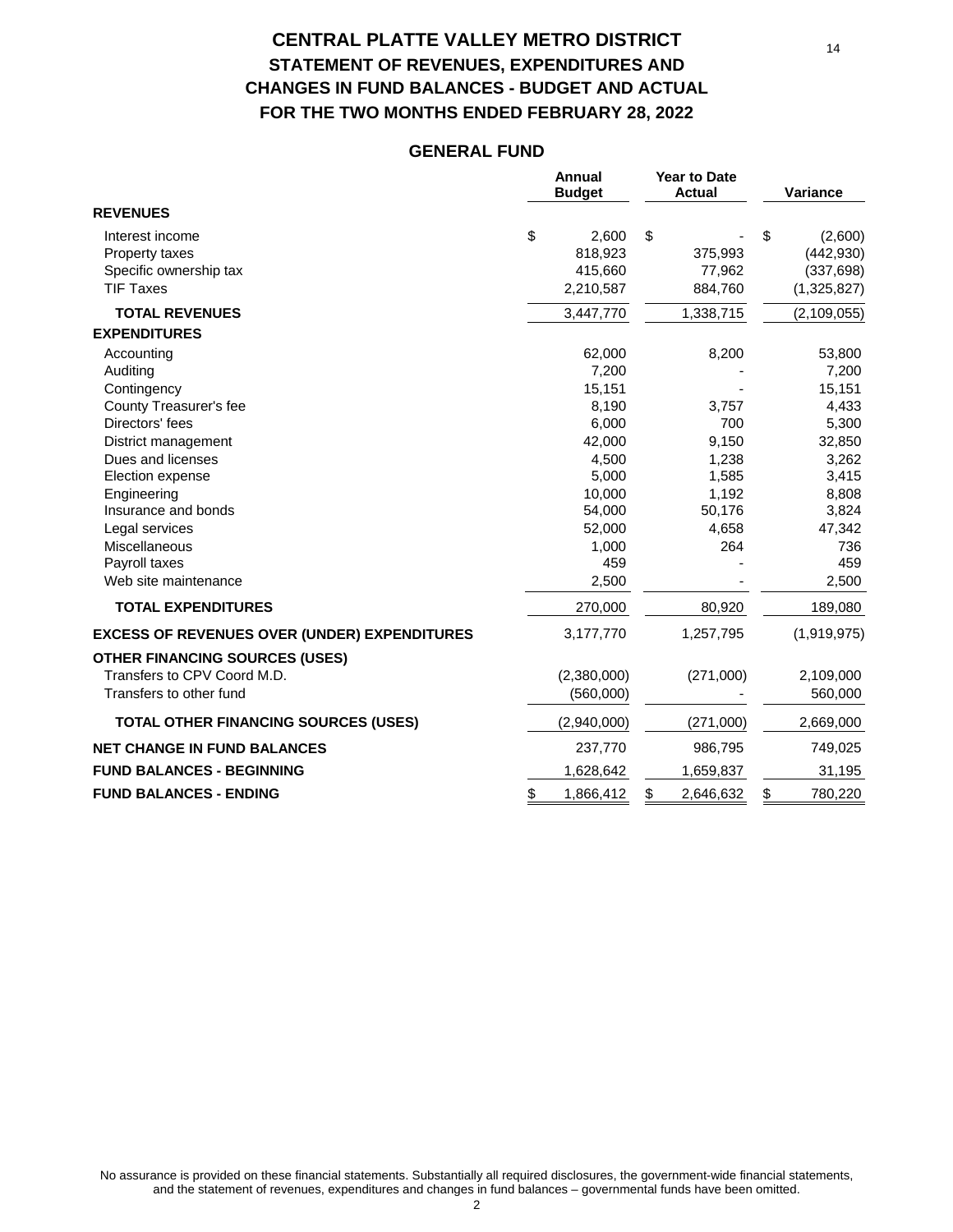**SUPPLEMENTARY INFORMATION**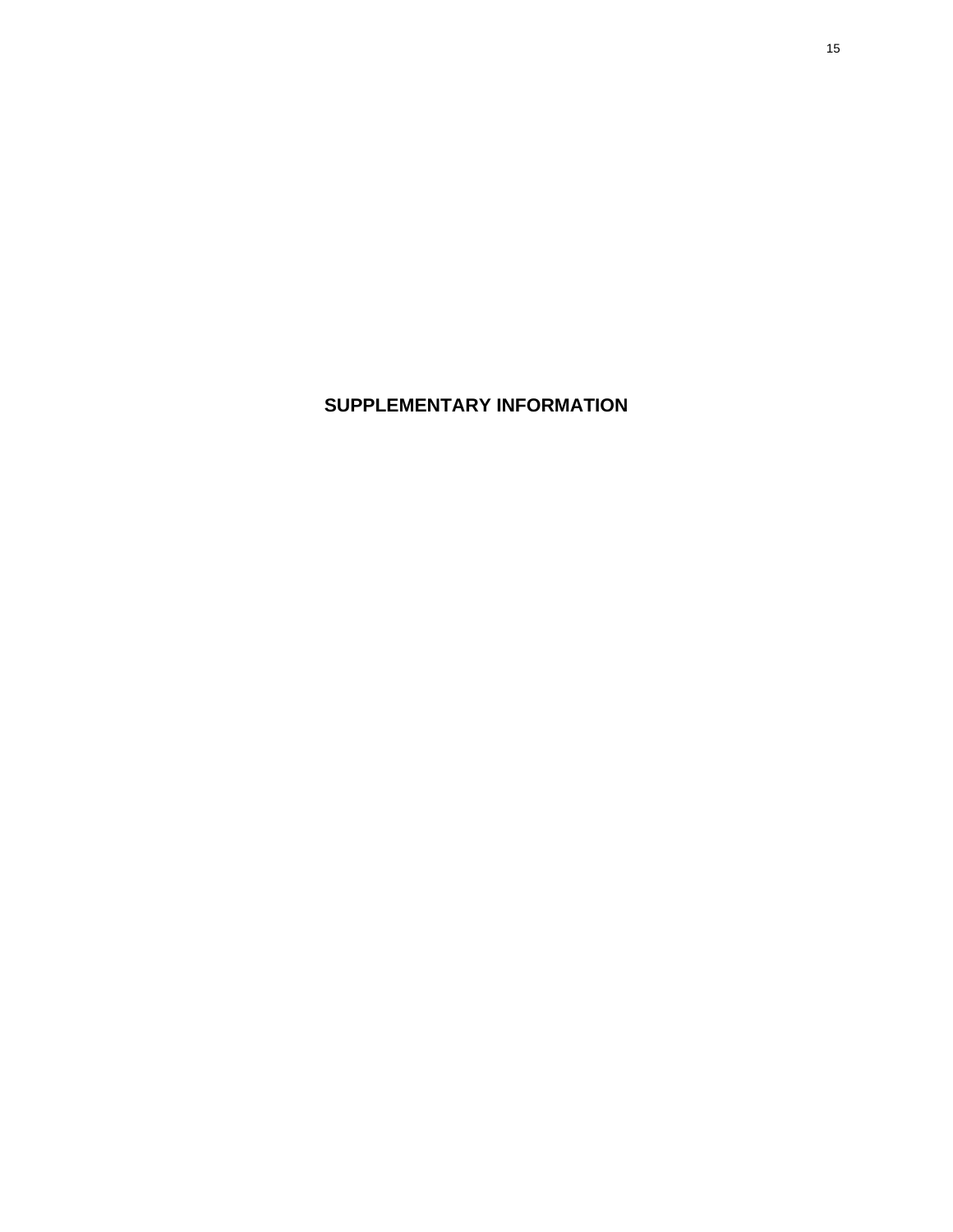# **CENTRAL PLATTE VALLEY METRO DISTRICT SCHEDULE OF REVENUES, EXPENDITURES AND CHANGES IN FUND BALANCES - BUDGET AND ACTUAL FOR THE TWO MONTHS ENDED FEBRUARY 28, 2022**

#### **DEBT SERVICE FUND**

|                                    | Annual<br><b>Budget</b> | <b>Year to Date</b><br>Actual | <b>Variance</b> |
|------------------------------------|-------------------------|-------------------------------|-----------------|
| <b>REVENUES</b>                    |                         |                               |                 |
| Interest income                    | \$<br>8,500             | 230<br>- \$                   | \$<br>(8,270)   |
| Property taxes                     | 1,967,871               | 806,895                       | (1, 160, 976)   |
| <b>TIF Taxes</b>                   | 3,315,881               | 1,327,141                     | (1,988,740)     |
| <b>TOTAL REVENUES</b>              | 5,292,252               | 2,134,266                     | (3, 157, 986)   |
| <b>EXPENDITURES</b>                |                         |                               |                 |
| Bond interest - 2013A Series       | 1,964,509               |                               | 1,964,509       |
| Bond interest - 2014 Series        | 928,142                 |                               | 928,142         |
| Bond principal - 2013A Series      | 1,330,000               |                               | 1,330,000       |
| Bond principal - 2014 Series       | 500,000                 |                               | 500,000         |
| Contingency                        | 6,669                   |                               | 6,669           |
| County Treasurer's fee             | 19,680                  | 8,030                         | 11,650          |
| Paying agent fees                  | 6,000                   | 4,500                         | 1,500           |
| <b>TOTAL EXPENDITURES</b>          | 4,755,000               | 12,530                        | 4,742,470       |
| <b>NET CHANGE IN FUND BALANCES</b> | 537,252                 | 2,121,736                     | 1,584,484       |
| <b>FUND BALANCES - BEGINNING</b>   | 8,320,621               | 8,322,323                     | 1,702           |
| <b>FUND BALANCES - ENDING</b>      | 8,857,873               | 10,444,059<br>\$              | 1,586,186<br>S  |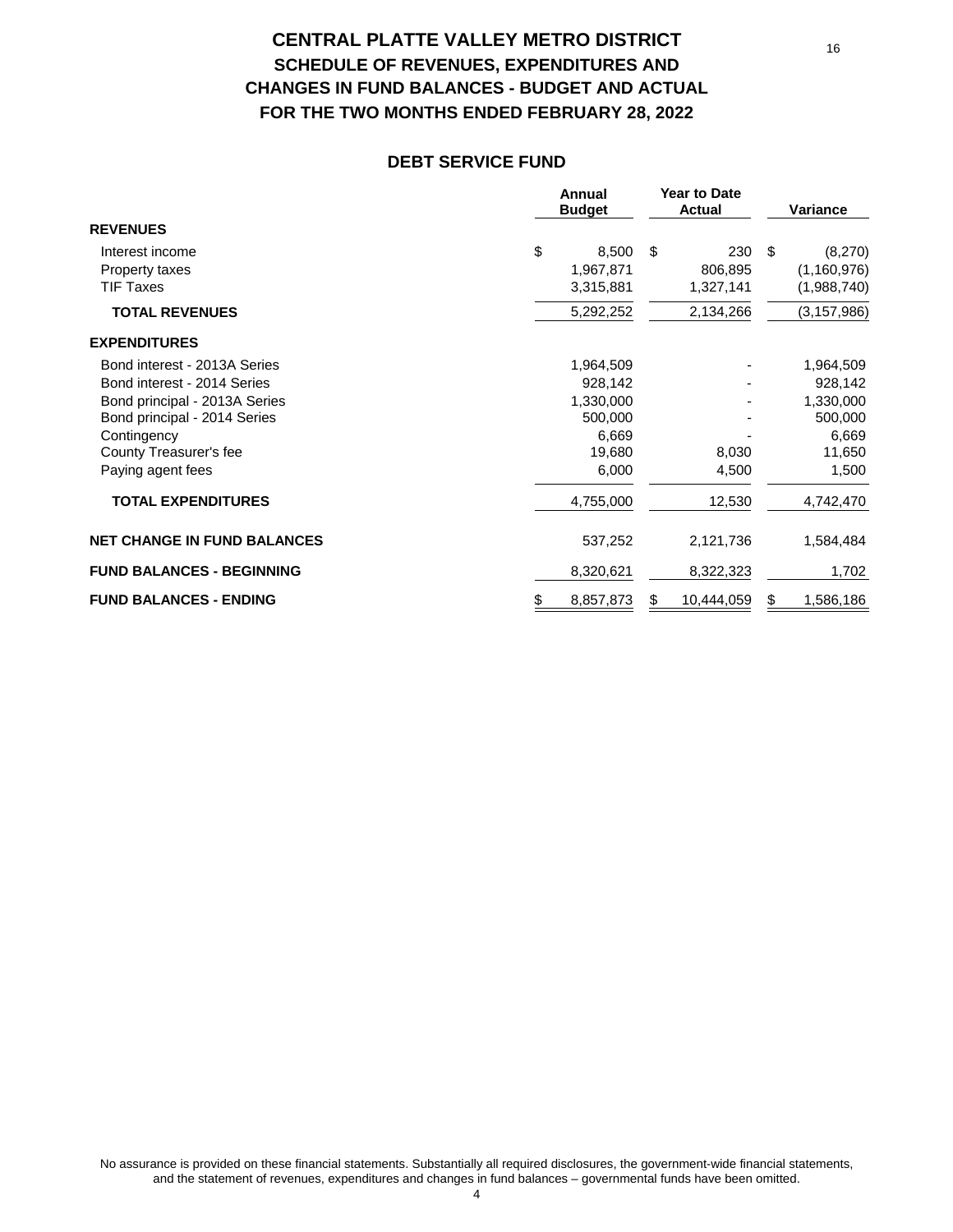# **CENTRAL PLATTE VALLEY METRO DISTRICT SCHEDULE OF REVENUES, EXPENDITURES AND CHANGES IN FUND BALANCES - BUDGET AND ACTUAL FOR THE TWO MONTHS ENDED FEBRUARY 28, 2022**

### **CAPITAL PROJECTS FUND**

|                                                     | Annual<br><b>Budget</b> | <b>Year to Date</b><br><b>Actual</b> | Variance        |
|-----------------------------------------------------|-------------------------|--------------------------------------|-----------------|
| <b>REVENUES</b>                                     |                         |                                      |                 |
| Interest income                                     | \$<br>2,500             | \$<br>483                            | \$<br>(2,017)   |
| <b>TOTAL REVENUES</b>                               | 2,500                   | 483                                  | (2,017)         |
| <b>EXPENDITURES</b>                                 |                         |                                      |                 |
| 17th Street Garden Fencing                          | 120,000                 |                                      | 120,000         |
| Contingency                                         | 15,000                  |                                      | 15,000          |
| Engineering                                         | 60,000                  |                                      | 60,000          |
| Holiday lighting                                    | 1,265,000               |                                      | 1,265,000       |
| <b>TOTAL EXPENDITURES</b>                           | 1,460,000               |                                      | 1,460,000       |
| <b>EXCESS OF REVENUES OVER (UNDER) EXPENDITURES</b> | (1,457,500)             | 483                                  | 1,457,983       |
| <b>OTHER FINANCING SOURCES (USES)</b>               |                         |                                      |                 |
| Transfers from other funds                          | 560,000                 |                                      | (560,000)       |
| Transfers to CPV Coord M.D.                         | (355,000)               |                                      | 355,000         |
| <b>TOTAL OTHER FINANCING SOURCES (USES)</b>         | 205,000                 |                                      | (205,000)       |
| <b>NET CHANGE IN FUND BALANCES</b>                  | (1,252,500)             | 483                                  | 1,252,983       |
| <b>FUND BALANCES - BEGINNING</b>                    | 3,126,502               | 3,146,287                            | 19,785          |
| <b>FUND BALANCES - ENDING</b>                       | \$<br>1,874,002         | \$<br>3,146,770                      | \$<br>1,272,768 |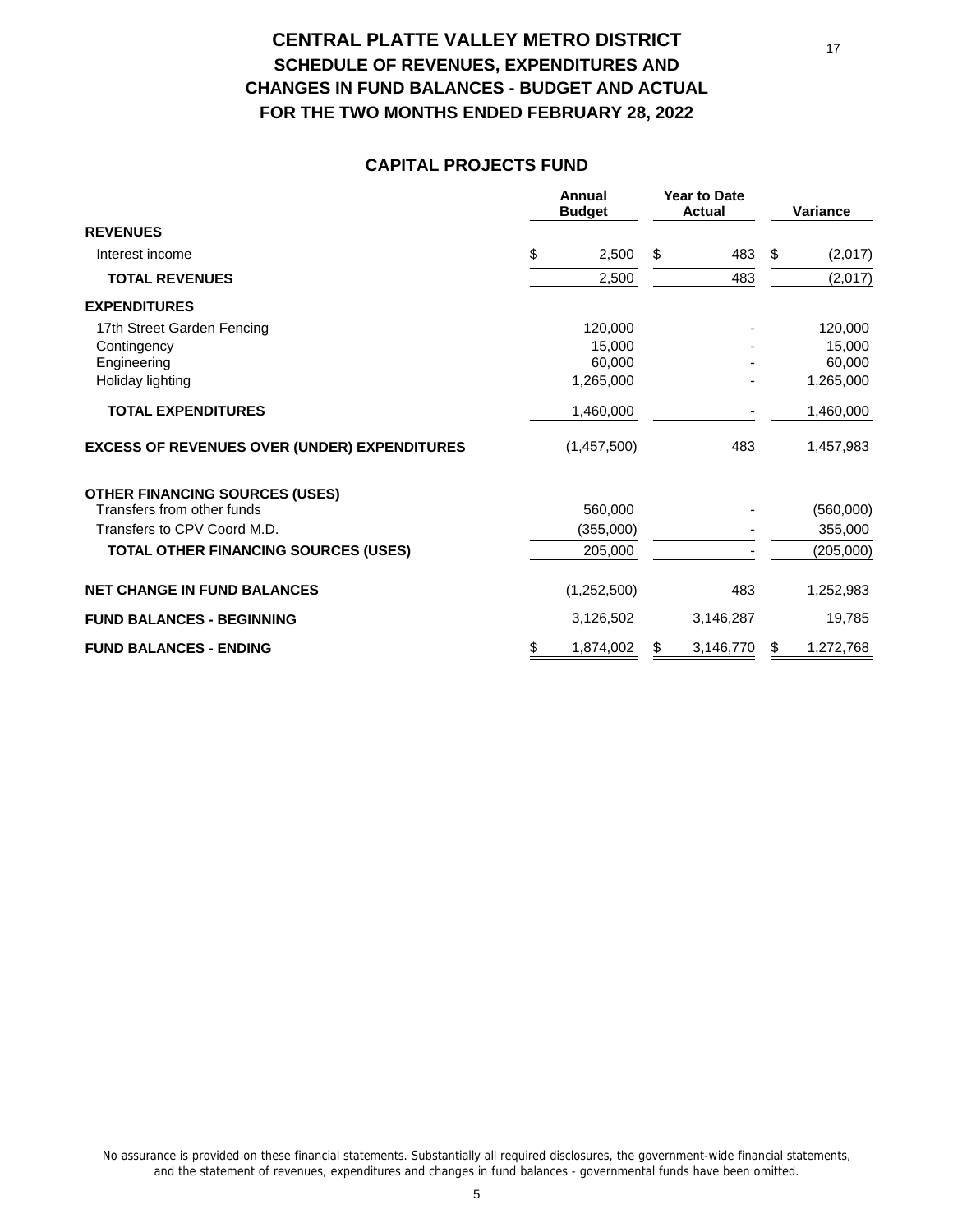#### **Services Provided**

The District was formed on June 2, 1998, with its formation election held on May 5, 1998. The election approved an increase in taxes of \$660,000 annually for general operations and maintenance; general obligation indebtedness of \$41,920,000 for streets, \$1,830,000 for safety controls, \$11,100,000 for water facilities, \$500,000 for sewer facilities, \$1,400,000 for parks, and \$250,000 for general operating costs, special obligation revenue bonds payable solely from appropriations and payments from the City and County of Denver of \$9,225,000 for streets, \$225,000 for safety controls, and \$2,550,000 for parks, and provided that the District could retain revenue in excess of fiscal year spending. In subsequent elections held in 2000, 2004, and 2005 District electors renewed the District's debt authorization for a total cumulative amount of \$197,000,000.

In accordance with its Service Plan, the District was formed to provide for the design, construction, installation, financing, and acquisition of certain street, safety protection, water, sanitation, and park and recreation improvements in its service area in Denver County.

The District issued bonds/debt in 1998, 1999, 2001, 2005, 2006, 2009, 2013 and 2014 for capital outlay, operations, and refunding. The District and the City have negotiated an Infrastructure and Open Space Agreement, which was amended in 2001 and 2010 to provide for the sharing of costs for certain infrastructure.

Subsequent to the issuance of the Series 2001 bonds, approximately 40% of the land area within the District was excluded for operating purposes. This excluded property remains responsible for payment of the debt service on the debt outstanding at the date of exclusion.

On February 19, 2013, an order and decree was filed and granted in the District Court of Denver County organizing the Central Platte Valley Coordination Metropolitan District (Coordination District). The Coordination District was organized to implement a multi-district structure to more effectively accommodate both residential and commercial development within and without the District's and the Coordination District's physical boundaries.

The Coordination District is entity responsible for coordinating the operation and maintenance of all public services and improvements throughout the development. The Coordination District intends to enter into such necessary and appropriate agreements with the District and other governmental and non-governmental entities to provide for the operation and maintenance of all of the improvements and the provision of public services not otherwise dedicated to third party entities.

The Coordination District shall be dependent upon the District and other governmental entities and third parties for the generation and advancement of funds. The Coordination District shall have no power to issue any debt and no authority to impose a mill levy upon any property within or without its boundaries. Rather, the primary source of revenue available to the Coordination District is based upon its ability to enter into inter-governmental agreements with other governmental entities (IGAs). The basic nature of these IGAs would be for a governmental entity with taxing or other revenuegenerating authority (such as the District) to transfer revenues to the Coordination District, which would then use the funds to the benefit of the entire development.

The District has no employees, and all administrative functions are contracted.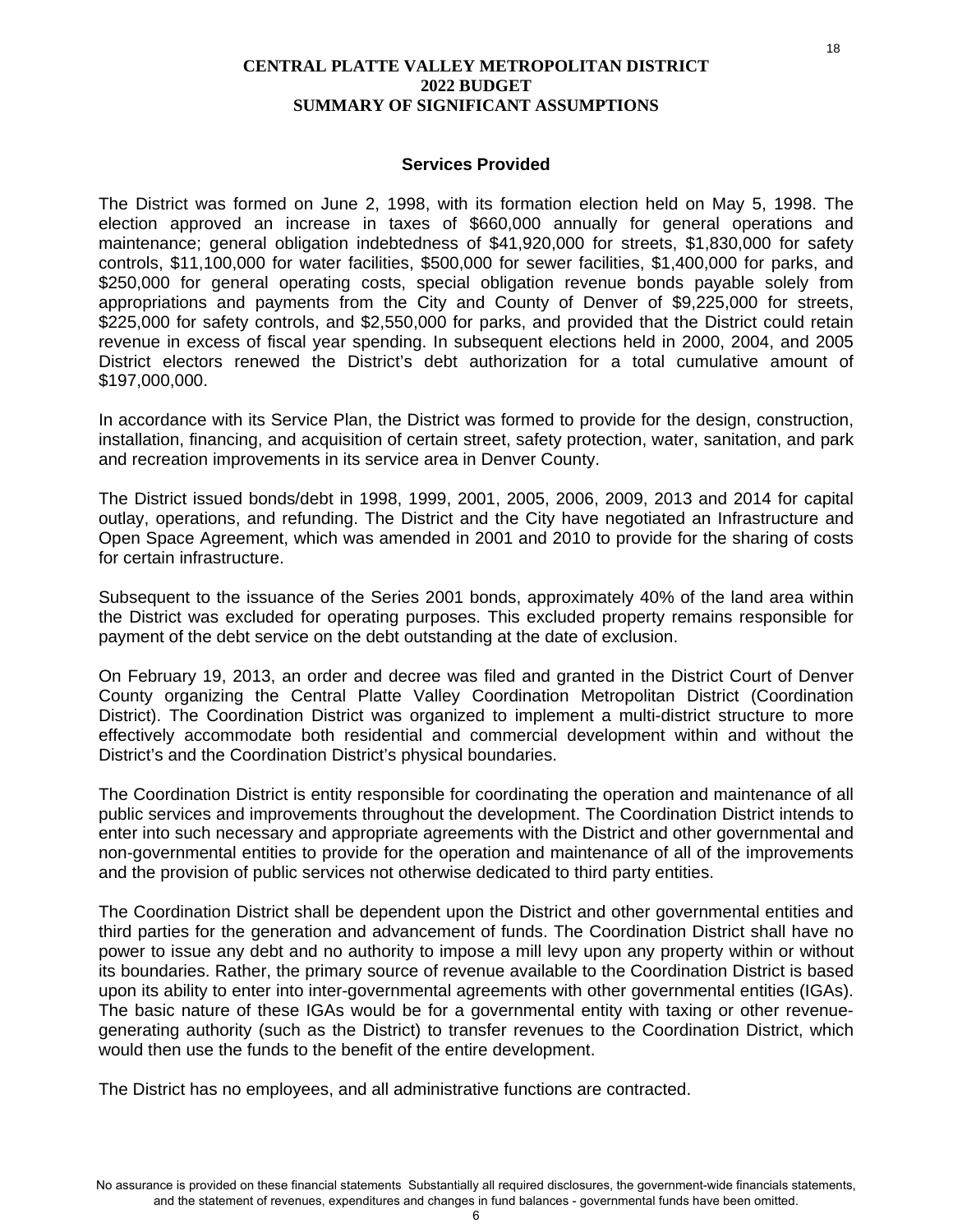#### **Services Provided – (continued)**

The District prepares its budget on the modified accrual basis of accounting in accordance with the requirements of Colorado Revised Statues C.R.S. 29-1-105 using its best estimates as of the date of the budget hearing. These estimates are based on expected conditions and its expected course of actions. The assumptions disclosed herein are those that the District believes are significant to the budget. There will usually be differences between the budget and actual results, because events and circumstances frequently do not occur as expected, and those differences may be material.

#### **Revenues**

#### **Property Taxes**

Property taxes are levied by the District's Board of Directors. The levy is based on assessed valuations determined by the County Assessor generally as of January 1 of each year. The levy is normally set by December 15 by certification to the County Commissioners to put the tax lien on the individual properties as of January 1 of the following year. The County Treasurer collects the determined taxes during the ensuing calendar year. The taxes are payable by April or, if in equal installments, at the taxpayer's election, in February and June. Delinquent taxpayers are notified in August and generally sales of the tax liens on delinquent properties are held in November or December. The County Treasurer remits the taxes collected monthly to the District.

The calculation of the taxes levied is displayed on page 3 of the budget at the adopted mill levy of 20.000 mills for the Operating District and 8.000 mills for the excluded property.

#### **Specific Ownership Taxes**

Specific ownership taxes are set by the State and collected by the County Treasurer, primarily on vehicle licensing within the County as a whole. The specific ownership taxes are allocated by the County Treasurer to all taxing entities within the County. The budget assumes that the District's share will be equal to approximately 5.00% of the property taxes and TIF taxes collected.

#### **TIF Taxes**

During 2008, the Denver Downtown Development Authority (DDA) was created to help finance the Denver Union Station Project. The Denver Union Station Project is adjacent to the District, and a portion of the District is included within the boundaries of the DDA. The DDA has the statutory authority to use Tax Increment Financing (TIF) for 30 years, or until 2039.

Tax Increment Financing allows the DDA to collect property taxes on the assessed value of real property within the District that is greater than a base amount established for the District, which base amount is the assessed value as of the date of the formation of the DDA in 2009. The District and the DDA have entered into an intergovernmental agreement whereby the DDA will not retain any of the District's TIF increment collected from the increase in AV above the base amount but will return all collected amounts to the District within 30 days of receipt. It is estimated that in 2022 the District will receive approximately \$5,283,752 under this agreement, as the DDA has waived any interest in these TIF taxes.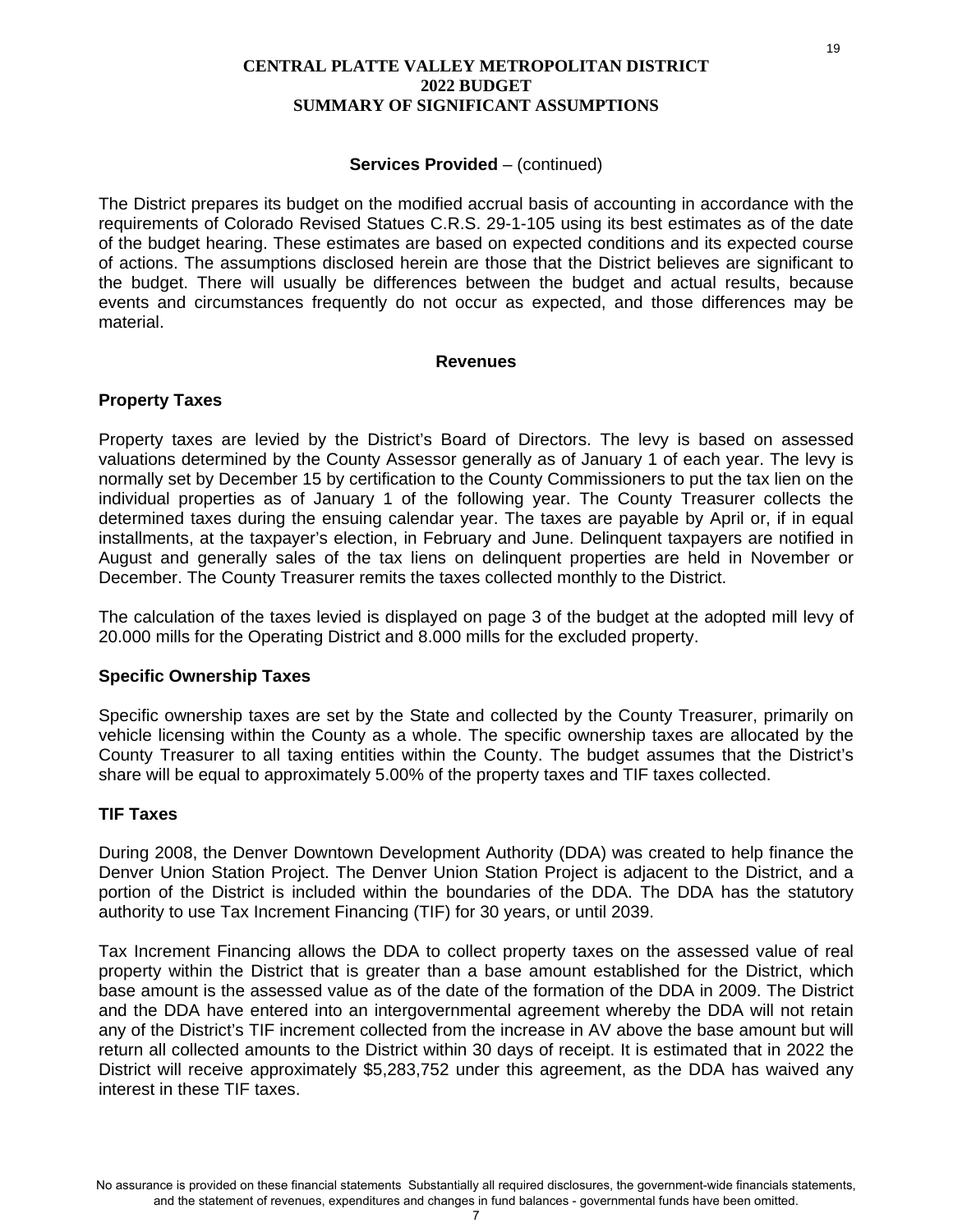#### **Revenues** – (continued)

#### **Net Investment Income**

Interest earned on the District's available funds has been estimated based upon an average interest rate of approximately 0.1%.

#### **Expenditures**

#### **Administrative and Operational Expenditures**

On October 8, 2013, the District entered into an intergovernmental agreement with Central Platte Valley Coordination Metropolitan District. Per this Agreement the District will transfer \$2,380,000 to the Coordination District, to be used to cover general government, operation and maintenance expenditure, as well as the security and maintenance of areas within the District and the excluded area, including the Union Gateway Bridge, 17<sup>th</sup> Street Gardens, and the Millennium Bridge, fountain, and elevators, per the IGA's mentioned above.

Administrative expenditures budgeted for the District include the services necessary to maintain the District's administrative viability such as accounting and audit, insurance, legal, management, and other expenses directly attributable to the District.

#### **Debt Service**

Interest and principal payments are provided based upon the debt amortization schedules for the 2013A and 2014B Bond Refundings as detailed on pages 5, 10 and 11 of the Budget (discussed under Debt and Leases).

#### **Capital Outlay**

The 2022 anticipated expenditures are detailed on page 6 of the budget. \$355,000 will be transferred to the Coordination District to fund administrative capital expenses.

#### **Contingency**

The District has provided for the possibility of additional expenditures for improvements or other contingencies.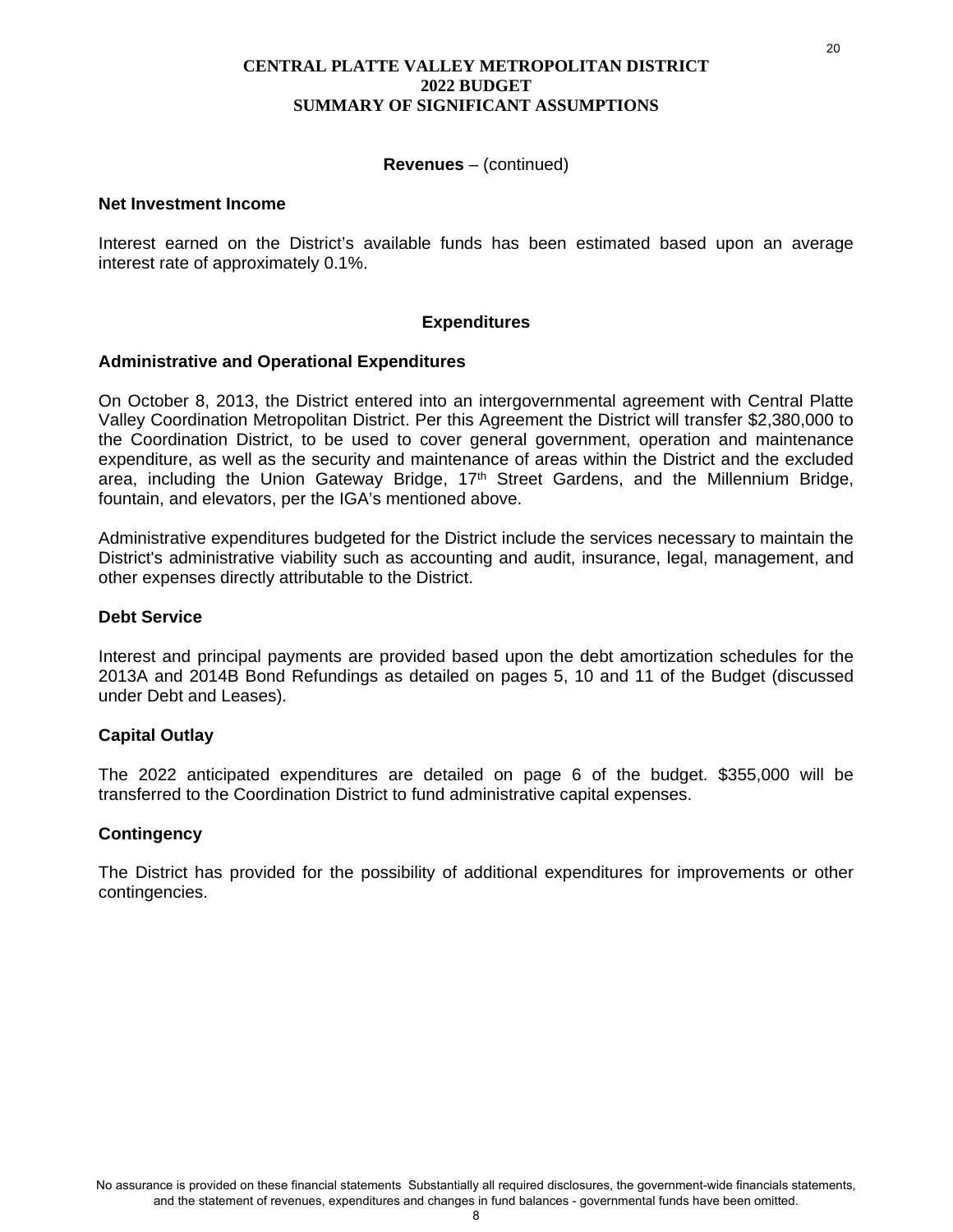#### **Debt and Leases**

**\$43,025,000 General Obligation Refunding Bond Series 2013A, dated October 1, 2013,** with an interest rate between 4.010% and 5.375%, payable on June 1 and December 1. Proceeds of the Series 2013A bond were used to refund, pay at maturity, and redeem the District's outstanding Tax-Exempt Loans Series 2009A1 and 2009A2; fund a Reserve Fund; and pay costs in connection with the refunding of such loans and the issuance of the new bond.

**\$22,280,000 General Obligation Refunding Bonds Series 2014B, dated October 15, 2014**, with an interest rate between 3.640% and 5.000%, payable on June 1 and December 1. Proceeds of the Series 2014B bonds were used to refund, pay at maturity, and redeem the District's outstanding Tax-Exempt Loan Series 2009B; fund a Reserve Fund; and pay costs in connection with the refunding of such loan and the issuance of the new bonds.

The District has no operating or capital leases.

#### **Reserves**

#### **Emergency Reserve**

The District has provided for an emergency reserve equal to at least 3% of the fiscal year spending for 2022, as defined under TABOR.

#### **Reserve for Future Rebates**

The District has set aside funds for the possibility of property tax rebates/refunds in connection with property valuation protests that had not been adjudicated as of the date of mill levy certification for 2022.

#### **Reserve for Capital Replacement**

The District has established a reserve for the replacement/enhancement of major structures within the District, including the Millennium Bridge and the Union Gateway Bridge. In 2018, the District commissioned a reserve study for the planned maintenance and repairs of the District's bridges, elevators, landscaping and back of curb improvements through the next 30 years.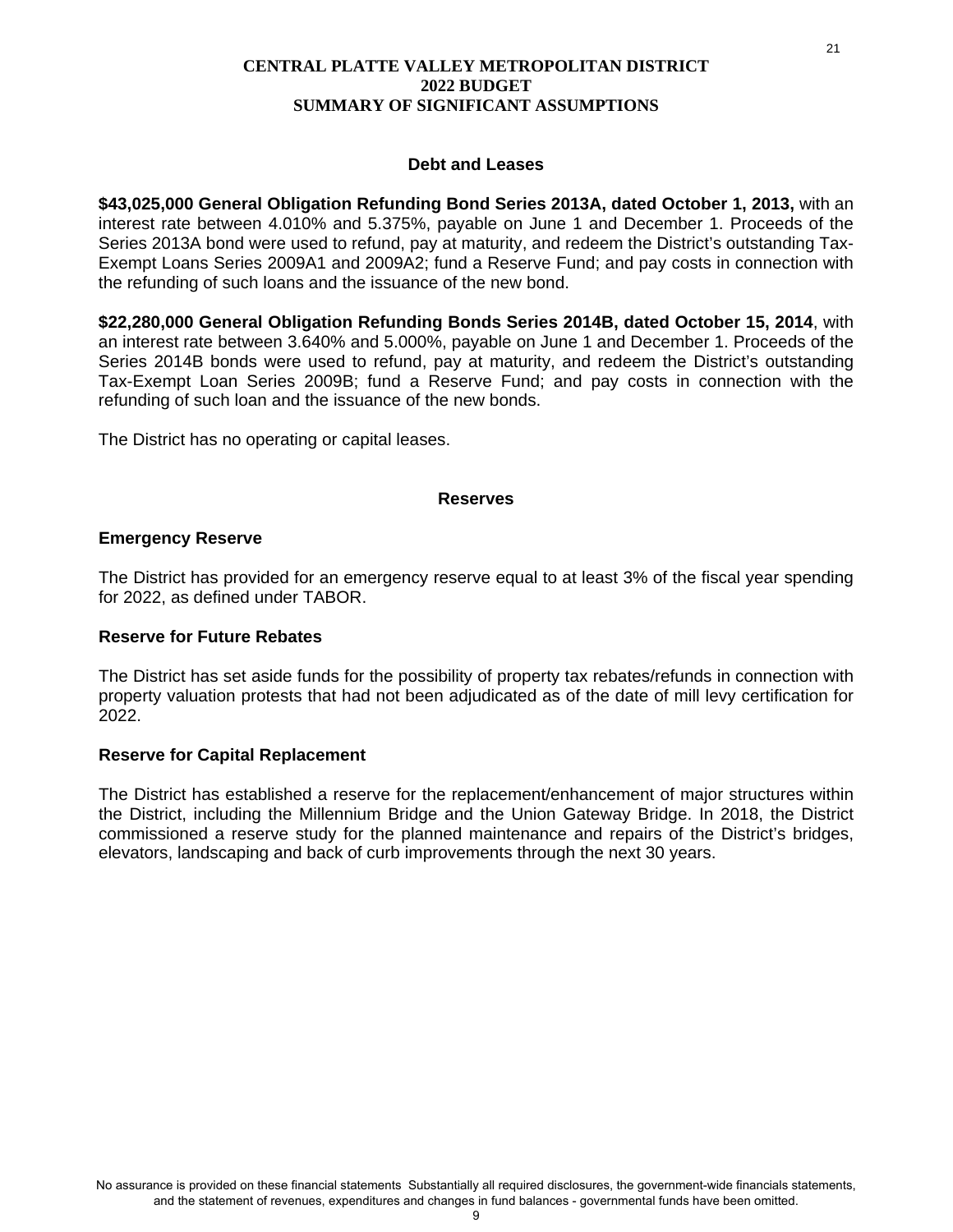|      | Interest Rate Between 4.010% and 6.0%<br><b>Interest Payable June 1 and December 1</b><br><b>Principal Due December 1</b> | Dated October 1, 2013 | <b>Series 2013A General Obligation Refunding Bonds</b> | <b>Series 2014 General Obligation Refunding Bonds</b><br>Dated October 15, 2014<br>Interest Rate Between 3.640% and 5.0%<br><b>Interest Payable June 1 and December 1</b><br><b>Principal Due December 1</b> |                  |                                  |            |  |
|------|---------------------------------------------------------------------------------------------------------------------------|-----------------------|--------------------------------------------------------|--------------------------------------------------------------------------------------------------------------------------------------------------------------------------------------------------------------|------------------|----------------------------------|------------|--|
|      | Principal                                                                                                                 |                       | <b>Interest</b>                                        | Principal                                                                                                                                                                                                    | <b>Interest</b>  | <b>Total</b><br><b>All Bonds</b> |            |  |
| 2022 | \$<br>1,330,000                                                                                                           | \$                    | 1,964,509                                              | \$<br>500,000                                                                                                                                                                                                | \$<br>928,142    | \$                               | 4,722,651  |  |
| 2023 | 1,395,000                                                                                                                 |                       | 1,911,176                                              | 520,000                                                                                                                                                                                                      | 909,942          |                                  | 4,736,118  |  |
| 2024 | 1,465,000                                                                                                                 |                       | 1,855,236                                              | 535,000                                                                                                                                                                                                      | 891,014          |                                  | 4,746,250  |  |
| 2025 | 1,545,000                                                                                                                 |                       | 1,796,490                                              | 555,000                                                                                                                                                                                                      | 871,540          |                                  | 4,768,030  |  |
| 2026 | 1,630,000                                                                                                                 |                       | 1,734,536                                              | 575,000                                                                                                                                                                                                      | 851,338          |                                  | 4,790,874  |  |
| 2027 | 1,725,000                                                                                                                 |                       | 1,669,173                                              | 600,000                                                                                                                                                                                                      | 830,408          |                                  | 4,824,581  |  |
| 2028 | 1,865,000                                                                                                                 |                       | 1,600,000                                              | 620,000                                                                                                                                                                                                      | 808,568          |                                  | 4,893,568  |  |
| 2029 | 1,965,000                                                                                                                 |                       | 1,501,231                                              | 645,000                                                                                                                                                                                                      | 786,000          |                                  | 4,897,231  |  |
| 2030 | 2,070,000                                                                                                                 |                       | 1,397,150                                              | 675,000                                                                                                                                                                                                      | 753,750          |                                  | 4,895,900  |  |
| 2031 | 2,180,000                                                                                                                 |                       | 1,285,887                                              | 710,000                                                                                                                                                                                                      | 720,000          |                                  | 4,895,887  |  |
| 2032 | 2,295,000                                                                                                                 |                       | 1,168,713                                              | 745,000                                                                                                                                                                                                      | 684,500          |                                  | 4,893,213  |  |
| 2033 | 2,420,000                                                                                                                 |                       | 1,045,356                                              | 780,000                                                                                                                                                                                                      | 647,250          |                                  | 4,892,606  |  |
| 2034 | 2,550,000                                                                                                                 |                       | 915,281                                                | 820,000                                                                                                                                                                                                      | 608,250          |                                  | 4,893,531  |  |
| 2035 | 2,695,000                                                                                                                 |                       | 769,181                                                | 860,000                                                                                                                                                                                                      | 567,250          |                                  | 4,891,431  |  |
| 2036 | 2,850,000                                                                                                                 |                       | 614,550                                                | 905,000                                                                                                                                                                                                      | 524,250          |                                  | 4,893,800  |  |
| 2037 | 3,015,000                                                                                                                 |                       | 450,638                                                | 950,000                                                                                                                                                                                                      | 479,000          |                                  | 4,894,638  |  |
| 2038 | 4,825,000                                                                                                                 |                       | 277,087                                                | 1,000,000                                                                                                                                                                                                    | 431,500          |                                  | 6,533,587  |  |
| 2039 |                                                                                                                           |                       |                                                        | 1,045,000                                                                                                                                                                                                    | 381,500          |                                  | 1,426,500  |  |
| 2040 |                                                                                                                           |                       |                                                        | 1,100,000                                                                                                                                                                                                    | 329,250          |                                  | 1,429,250  |  |
| 2041 |                                                                                                                           |                       |                                                        | 1,155,000                                                                                                                                                                                                    | 274,250          |                                  | 1,429,250  |  |
| 2042 |                                                                                                                           |                       |                                                        | 1,210,000                                                                                                                                                                                                    | 216,500          |                                  | 1,426,500  |  |
| 2043 |                                                                                                                           |                       |                                                        | 3,120,000                                                                                                                                                                                                    | 156,000          |                                  | 3,276,000  |  |
|      | \$<br>37,820,000                                                                                                          | \$                    | 21,956,194                                             | \$<br>19,625,000                                                                                                                                                                                             | \$<br>13,650,202 | \$                               | 93,051,396 |  |

#### **CENTRAL PLATTE VALLEY METROPOLITAN DISTRICT SCHEDULE OF DEBT SERVICE REQUIREMENTS TO MATURITY**

**\$22,280,000**

**\$43,025,000**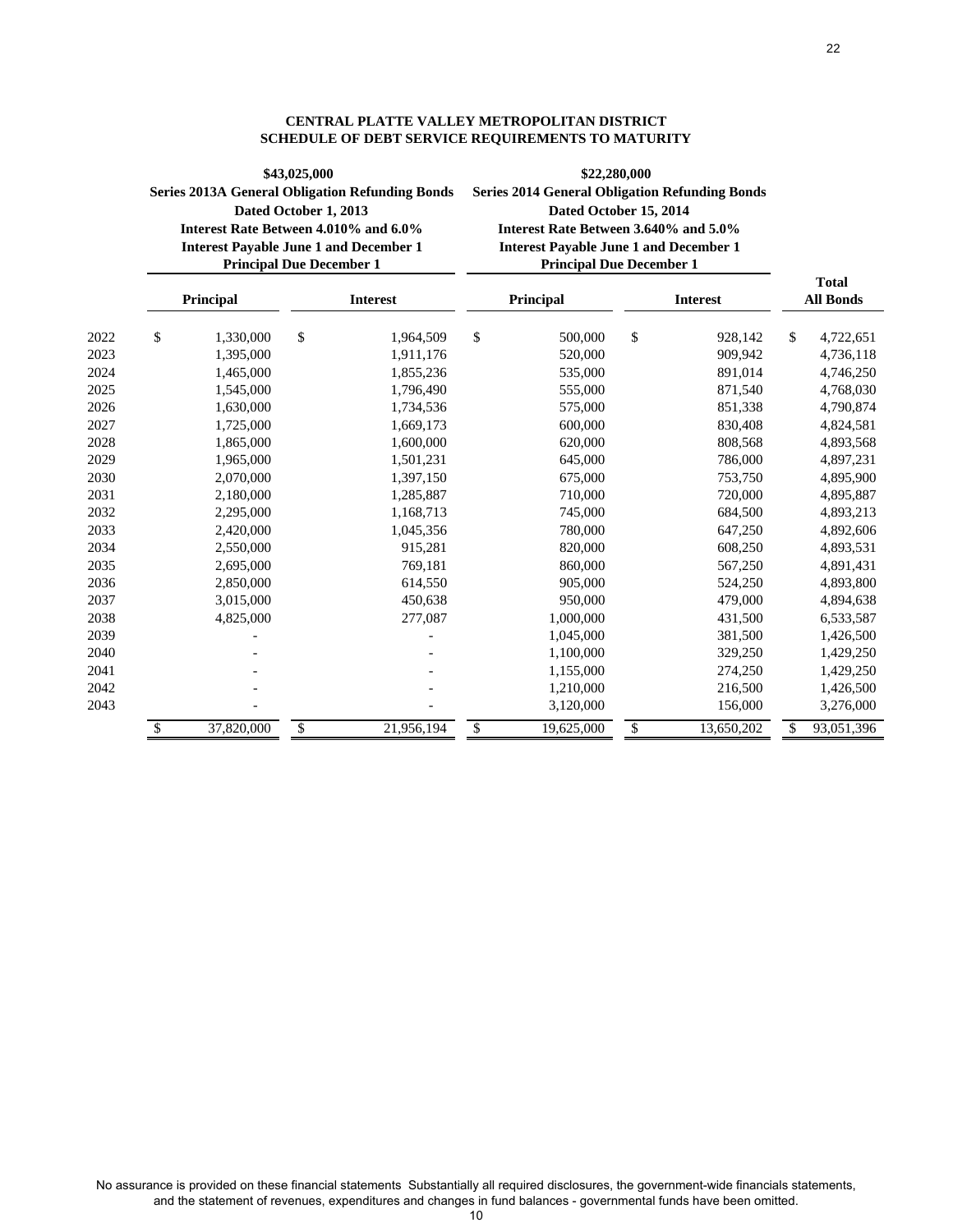# **CENTRAL PLATTE VALLEY METROPOLITAN DISTRICT Schedule of Cash Deposits & Investments February 28, 2022 Updated as of March 28, 2022**

|                                                                                                        |                                | General<br>Fund                             | Debt<br><b>Service Fund</b> | Capital<br><b>Projects Fund</b> | <b>Total</b>                                |
|--------------------------------------------------------------------------------------------------------|--------------------------------|---------------------------------------------|-----------------------------|---------------------------------|---------------------------------------------|
| <b>OPERATING CASH</b>                                                                                  |                                |                                             |                             |                                 |                                             |
| <b>US Bank - Checking Account</b><br>Balance as of 02/28/22                                            |                                | \$<br>2,607.57                              | \$                          | s                               | 2,607.57<br>\$                              |
| Subsequent activities:<br>03/01/22<br>Checks #5670-5675<br>03/01/22<br>Transfer from CSAFE             |                                | (16,323.92)<br>17,000.00                    |                             |                                 | (16, 323.92)<br>17,000.00                   |
| Anticipated transfer from CSAFE<br>Anticipated vouchers payable                                        |                                | 11,000.00<br>(11, 108.14)                   |                             |                                 | 11,000.00<br>(11, 108.14)                   |
|                                                                                                        | Anticipated Balance            | 3,175.51                                    |                             |                                 | 3,175.51                                    |
| <b>INVESTMENTS</b>                                                                                     |                                |                                             |                             |                                 |                                             |
| <b>Colotrust Plus</b><br>Balance as of 02/28/22<br>Subsequent activities:                              |                                |                                             |                             | 364,077.34                      | 364,077.34                                  |
|                                                                                                        | Anticipated Balance            |                                             |                             | 364,077.34                      | 364,077.34                                  |
| <b>Colotrust Prime</b><br>Balance as of 02/28/22<br>Subsequent activities:                             |                                | 23,688.82                                   |                             |                                 | 23,688.82                                   |
|                                                                                                        | <b>Anticipated Balance</b>     | 23,688.82                                   |                             |                                 | 23,688.82                                   |
| <b>CSAFE</b><br>Balance as of 02/28/22<br>Subsequent activities:                                       |                                | 1,569,699.90                                | 9,654.59                    | 1,723,732.01                    | 3,303,086.50                                |
| 03/01/22<br>Transfer to CPVCMD<br>03/01/22<br><b>Transfer to Checking</b>                              |                                | (160,000.00)<br>(17,000.00)                 |                             |                                 | (160,000.00)<br>(17,000.00)                 |
| 03/10/22<br>Property Tax Receipt<br>Anticipated transfer to checking<br>Anticipated transfer to CPVCMD |                                | 1,291,809.71<br>(11,000.00)<br>(163,000,00) | 2,116,711.51                |                                 | 3,408,521.22<br>(11,000.00)<br>(163,000.00) |
|                                                                                                        | Anticipated Balance            | 2,510,509.61                                | 2,126,366.10                | 1,723,732.01                    | 6,360,607.72                                |
| <b>First Western Trust Bank</b><br>Balance as of 02/28/22<br>Subsequent activities: none               |                                |                                             |                             | 1,057,566.18                    | 1,057,566.18                                |
|                                                                                                        | Anticipated Balance            |                                             |                             | 1,057,566.18                    | 1,057,566.18                                |
|                                                                                                        | <b>Anticipated Balances</b> \$ | 2,537,373.94                                | 2,126,366.10<br>S           | s<br>3,145,375.53               | \$<br>7.809.115.57                          |



No assurance is provided on these financial statements. Substantially all required disclosures, the government-wide financial statements, and the statement of revenues, expenditures and changes in fund balances – governmental funds have been omitted. 11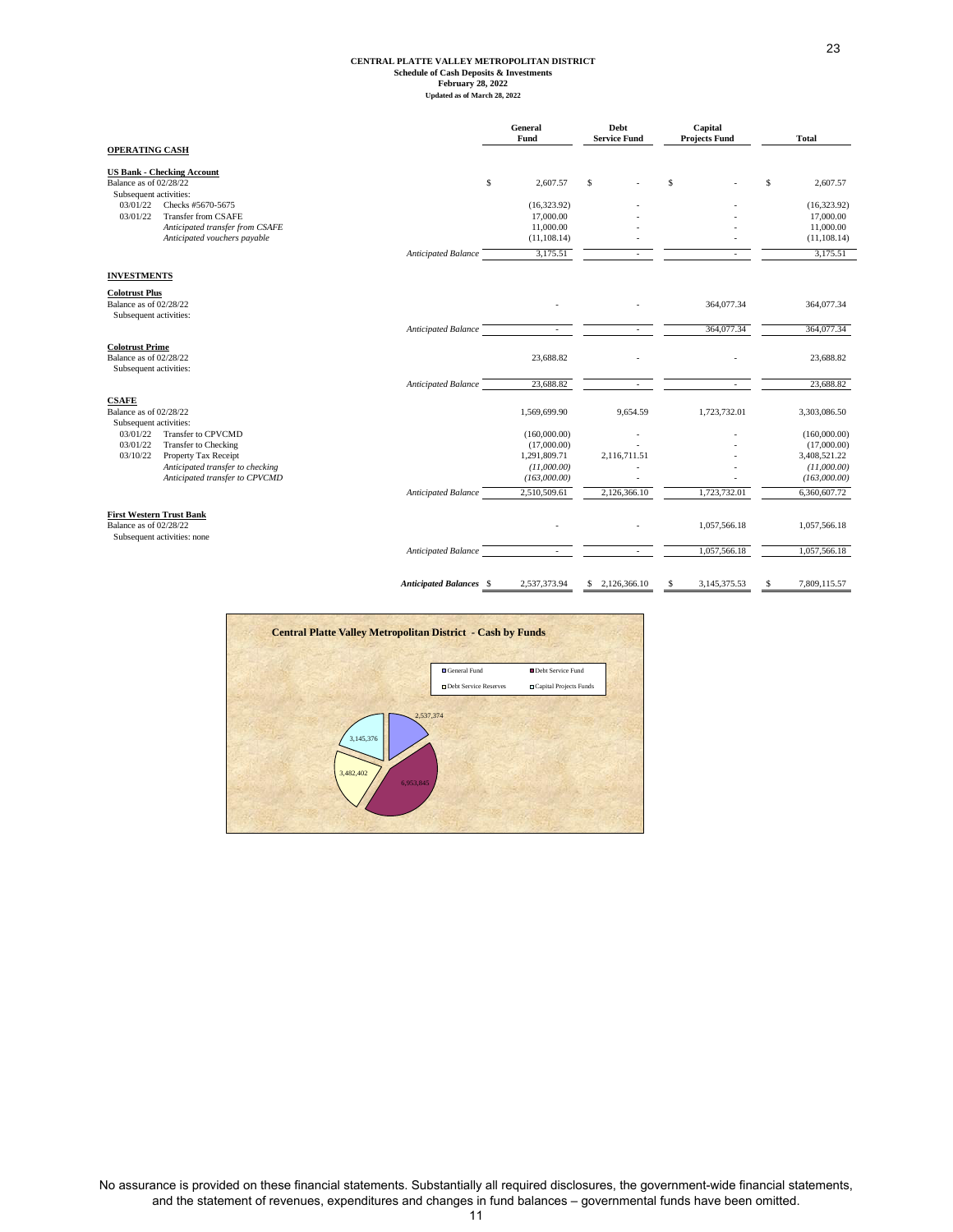#### **February 28, 2022 Schedule of Cash Deposits & Investments Updated as of March 28, 2022** (CONTINUED) **CENTRAL PLATTE VALLEY METROPOLITAN DISTRICT**

#### **Investment Yields at 02/28/22**

CSAFE - Yield 0.07% Colotrust Plus- Yield 0.0981% Colotrust Prime - Yield 0.0390% First Western Trust Bank - CD's (\$200,000 original purchase) - Yield 0.15% First Western Trust Bank - CD's (\$500,000 original purchase) - Yield 0.10% First Western Trust Bank - CD's (\$300,000 original purchase) - Yield 0.20% UMB invested in CSAFE - Yield 0.07%

#### **FUNDS HELD BY UMB:**

**2013A Bonds**

| 2013A Reserve Fund<br>Balance as of 02/28/22<br>Subsequent activities:        |                                                                          | \$<br>1,636,718.66 |                                                                                                           |                                                            |                                            |
|-------------------------------------------------------------------------------|--------------------------------------------------------------------------|--------------------|-----------------------------------------------------------------------------------------------------------|------------------------------------------------------------|--------------------------------------------|
|                                                                               | Anticipated Balance                                                      |                    | \$1,636,718.66                                                                                            |                                                            |                                            |
| 2013A Revenue Fund<br>Balance as of 02/28/22<br>Subsequent activities:        |                                                                          | 2,697,676.58       |                                                                                                           |                                                            |                                            |
|                                                                               | Anticipated Balance                                                      |                    | 2,697,676.58                                                                                              |                                                            |                                            |
| 2013A Bond Interest Fund<br>Balance as of 02/28/22<br>Subsequent activities:  |                                                                          | 429.90             |                                                                                                           |                                                            |                                            |
|                                                                               | Anticipated Balance                                                      |                    | 429.90                                                                                                    |                                                            |                                            |
| 2013A Bond Principal Fund<br>Balance as of 02/28/22<br>Subsequent activities: |                                                                          | 1,201.76           |                                                                                                           |                                                            |                                            |
|                                                                               | <b>Anticipated Balance</b>                                               |                    | 1,201.76                                                                                                  |                                                            |                                            |
| 2014 Bonds                                                                    |                                                                          |                    |                                                                                                           |                                                            |                                            |
| 2014 Reserve Fund<br>Balance as of 02/28/22<br>Subsequent activities:         |                                                                          | 1,845,683.03       |                                                                                                           |                                                            |                                            |
|                                                                               | <b>Anticipated Balance</b>                                               |                    | 1,845,683.03                                                                                              |                                                            |                                            |
| 2014 Revenue Fund<br>Balance as of 02/28/22<br>Subsequent activities:         |                                                                          | 2,127,661.60       |                                                                                                           |                                                            |                                            |
|                                                                               | Anticipated Balance                                                      |                    | 2,127,661.60                                                                                              |                                                            |                                            |
| 2014 Bond Interest Fund<br>Balance as of 02/28/22<br>Subsequent activities:   |                                                                          | 474.78             |                                                                                                           |                                                            |                                            |
|                                                                               | Anticipated Balance                                                      |                    | 474.78                                                                                                    |                                                            |                                            |
| 2014 Bond Principal Fund<br>Balance as of 02/28/22<br>Subsequent activities:  |                                                                          | 33.97              |                                                                                                           |                                                            |                                            |
|                                                                               | Anticipated Balance                                                      |                    | 33.97                                                                                                     |                                                            |                                            |
|                                                                               | Anticipated total funds held by UMB                                      |                    | 8,309,880.28                                                                                              |                                                            |                                            |
|                                                                               | <b>OUS</b> Bank Checking<br>■Colotrust Plus<br>□Colotrust Prime<br>CSAFE |                    | <b>US Bank Checking</b><br><b>Colotrust Plus</b><br><b>Colotrust Prime</b><br><b>CSAFE</b><br><b>FWTB</b> | \$<br>3,176<br>364,077<br>23,689<br>6,360,608<br>1,057,566 | 0.02%<br>2.26%<br>0.15%<br>39.46%<br>6.56% |
|                                                                               | EWTB                                                                     |                    | UMB (CSAFE)                                                                                               | 8,309,880                                                  | 51.55%                                     |

FWTB UMB (CSAFE)

24

**\$ 16,118,996**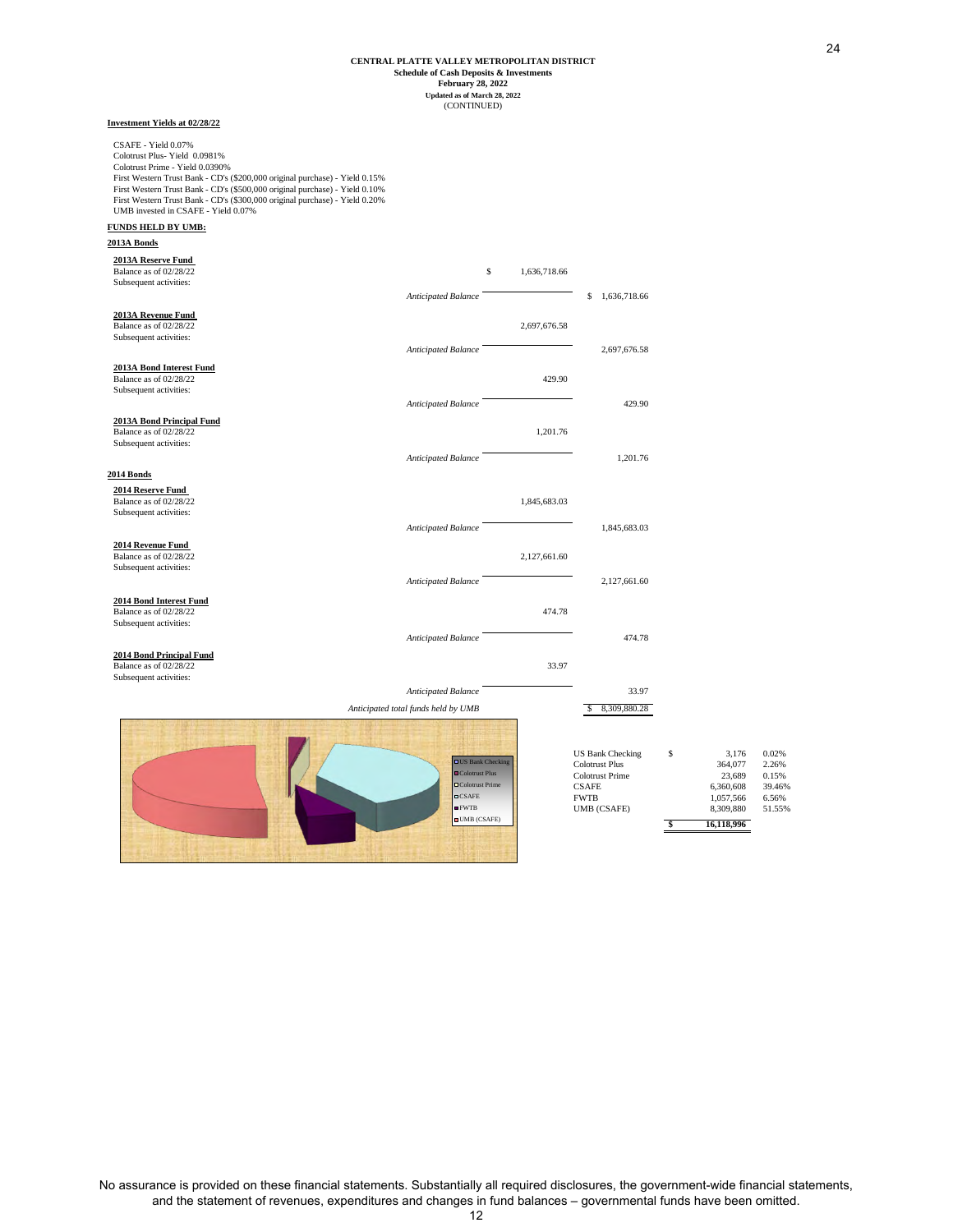#### **CENTRAL PLATTE VALLEY METROPOLITAN DISTRICTProperty Tax Reconciliation Schedule 2022**

|           |          |              |                       |                       |  |                          |  |                          |               |                                  |                          |              |                       |           | <b>Prior Year</b> |                       |         |
|-----------|----------|--------------|-----------------------|-----------------------|--|--------------------------|--|--------------------------|---------------|----------------------------------|--------------------------|--------------|-----------------------|-----------|-------------------|-----------------------|---------|
|           |          |              |                       | <b>Net Delinquent</b> |  | <b>Specific</b>          |  |                          |               |                                  | Prop tax (due to)        | <b>Net</b>   | % of Total Property   |           | Total             | % of Total Property   |         |
|           | Property |              | <b>Taxes, Rebates</b> |                       |  | Ownership                |  |                          | Treasurer's   | <b>TIF Taxes</b>                 | paid to County for       | Amount       | <b>Taxes Received</b> |           | Cash              | <b>Taxes Received</b> |         |
|           |          | Taxes        |                       | and Abatements        |  | Taxes                    |  | Interest                 | Fees          |                                  | pymt of rebates          | Received     | Monthly               | Y-T-D     | Received          | Monthly               | Y-T-D   |
|           |          |              |                       |                       |  |                          |  |                          |               |                                  |                          |              |                       |           |                   |                       |         |
| January   |          | 10,652.96 \$ |                       | $\sim$                |  | 41,070.94 \$             |  | $\overline{\phantom{a}}$ | $(106.52)$ \$ |                                  | $\overline{\phantom{a}}$ | 51,617.38    | 0.38%                 | 0.38%     | \$42,184.82       | 0.24%                 | 0.24%   |
| February  |          | 1,172,234.54 |                       |                       |  | 36,891.12                |  | (824.93)                 | (11,680.62)   | 2,211,901.19                     |                          | 3,408,521.30 | 42.06%                | 42.45%    | 3,764,964.61      | 35.27%                | 35.50%  |
| March     |          |              |                       |                       |  |                          |  |                          |               |                                  |                          |              | 0.00%                 | 42.45%    | 218,986.25        | 9.95%                 | 45.45%  |
| April     |          |              |                       |                       |  |                          |  |                          |               |                                  |                          |              | 0.00%                 | 42.45%    | 3,230,204.98      | 20.42%                | 65.87%  |
| May       |          |              |                       |                       |  |                          |  |                          |               |                                  |                          |              | 0.00%                 | 42.45%    | 143,474.38        | 2.53%                 | 68.40%  |
| June      |          |              |                       |                       |  |                          |  |                          |               |                                  |                          |              | 0.00%                 | 42.45%    | 2,773,405.19      | 37.86%                | 106.27% |
| July      |          |              |                       |                       |  |                          |  |                          |               |                                  |                          |              | 0.00%                 | 42.45%    | 45,300.36         | 0.51%                 | 106.78% |
| August    |          |              |                       |                       |  |                          |  |                          |               |                                  |                          | $\sim$       | 0.00%                 | 42.45%    | 135,747.01        | 0.67%                 | 107.45% |
| September |          |              |                       |                       |  |                          |  |                          |               |                                  |                          | $\sim$       | 0.00%                 | 42.45%    | 38,835.46         | 0.01%                 | 107.45% |
| October   |          |              |                       |                       |  | $\overline{\phantom{a}}$ |  |                          | $\sim$        |                                  |                          | $\sim$       | 0.00%                 | 42.45%    | 49,012.12         | 0.34%                 | 107.80% |
| November  |          |              |                       |                       |  |                          |  |                          |               |                                  |                          |              | 0.00%                 | 42.45%    | 45,453.95         | 0.06%                 | 107.85% |
| December  |          |              |                       |                       |  |                          |  |                          |               |                                  |                          |              | 0.00%                 | 42.45%    | 31,937.66         | 0.00%                 | 107.85% |
|           |          | 1,182,887.50 |                       |                       |  | 77,962.06 \$             |  | (824.93)                 |               | $(11,787.14)$ \$ 2,211,901.19 \$ |                          | 3,460,138.68 | 42.45%                | 42.45% \$ | 10,519,506.79     | 107.85%               | 107.85% |
|           |          |              |                       |                       |  |                          |  |                          |               |                                  |                          |              |                       |           |                   |                       |         |

|                                 | Taxes                 |               | <b>Property Tax</b>     | % Collected to |                                               |                                  |
|---------------------------------|-----------------------|---------------|-------------------------|----------------|-----------------------------------------------|----------------------------------|
| <b>Property Tax</b>             | Levied                | % of Levied   | <b>Collected</b>        | Amt. Levied    | <b>Net Property Taxes</b>                     | Tax rebates due to Denver County |
| <b>GENERAL FUND</b>             | 818,923               | 40.00% \$     | 375,992.68              | 45.91%         | <b>GENERAL FUND \$</b><br>375,992.68          | As of 1/1/2022 \$                |
| <b>DEBT SERVICE</b>             | ,228,384              | 60.00%        | 563,988.79              | 45.91%         | <b>DEBT SERVICE</b><br>806,894.82             | Amounts withheld in 2022         |
| DEBT SERVICE (debt only)        | 739,487               | 100.00%       | 242,906.03              | 32.85%         | 1,182,887.50                                  | Amounts paid in 2022             |
|                                 | 2,786,794             |               | 1,182,887.50            | 42.45%         |                                               | Total due as of 12/31/2022 \$    |
|                                 |                       |               |                         |                | 2022                                          |                                  |
| <b>Specific Ownership Tax</b>   |                       |               |                         |                | <b>AV - Operating District</b><br>102,365,347 |                                  |
| <b>GENERAL FUND</b>             | 415,660               | 100.00% \$    | 77,962.06               | 18.76%         | <b>TIF Increment</b><br>279,114,573           |                                  |
|                                 | 415,660               | 100.00%       | \$77,962.06             | 18.76%         | 381,479,920                                   |                                  |
| <b>Treasurer's Fees</b>         |                       |               |                         |                |                                               |                                  |
| <b>GENERAL FUND</b>             | 8,190                 | 40.00% \$     | 3,756.65                | 45.87%         | 8.000<br><b>Operations Mill Levy</b>          |                                  |
| <b>DEBT SERVICE</b>             | 11,808                | 60.00%        | 5,634.97                | 47.72%         | 12.000<br><b>DS Mill Levy</b>                 |                                  |
| <b>DEBT SERVICE (debt only)</b> | 7,872                 | 100.00%       | 2,395.52                | 30.43%         | 20.000                                        |                                  |
|                                 | 27,870                |               | 11,787.14               | 42.29%         |                                               |                                  |
|                                 |                       |               |                         |                | 92,435,890<br>AV - Excluded Area<br>\$.       |                                  |
|                                 |                       |               | TIF Tax                 | % Collected to | DS Mill Levy<br>8.000                         |                                  |
| TIF Tax                         | <b>Taxes Budgeted</b> | % of Budgeted | Collected               | Amt. Budgeted  |                                               |                                  |
| <b>GENERAL FUND</b>             | 2,210,587             | 40.00% \$     | 884,760.40              | 40.02%         |                                               |                                  |
| <b>DEBT SERVICE</b>             | 3,315,881             | 60.00%        | 1,327,140.80            | 40.02%         |                                               |                                  |
|                                 | 5,526,468             |               | 100.00% \$ 2,211,901.19 | 40.02%         |                                               |                                  |

|             | <b>Net Property Taxes</b>      |     |              |
|-------------|--------------------------------|-----|--------------|
| $\%$        | <b>GENERAL FUND \$</b>         |     | 375,992.68   |
|             | <b>DEBT SERVICE</b>            |     | 806.894.82   |
|             |                                |     | 1,182,887.50 |
| %<br>%<br>% |                                |     |              |
|             | 2022                           |     |              |
|             | <b>AV - Operating District</b> | \$  | 102,365,347  |
|             | <b>TIF Increment</b>           |     | 279,114,573  |
| %<br>%      |                                | \$. | 381.479.920  |
|             |                                |     |              |
| %           | <b>Operations Mill Levy</b>    |     | 8.000        |
|             | DS Mill Levy                   |     | 12.000       |
|             |                                |     | 20.000       |
| %<br>%<br>% |                                |     |              |
|             | AV - Excluded Area             | \$  | 92,435,890   |
| o           | DS Mill Levy                   |     | 8.000        |
| H.          |                                |     |              |

| ax rebates due to Denver County |  |
|---------------------------------|--|
| As of 1/1/2022 \$               |  |
| Amounts withheld in 2022        |  |
| $A$ mounte noid in 2022         |  |

| <b>AU UI IIILULL</b> W        |   |
|-------------------------------|---|
| Amounts withheld in 2022      |   |
| Amounts paid in 2022          | ۰ |
| Total due as of 12/31/2022 \$ |   |
|                               |   |

No assurance is provided on these financial statements Substantially all required disclosures, the government-wide financials statements,<br>and the statement of revenues, expenditures and changes in fund balances - governmen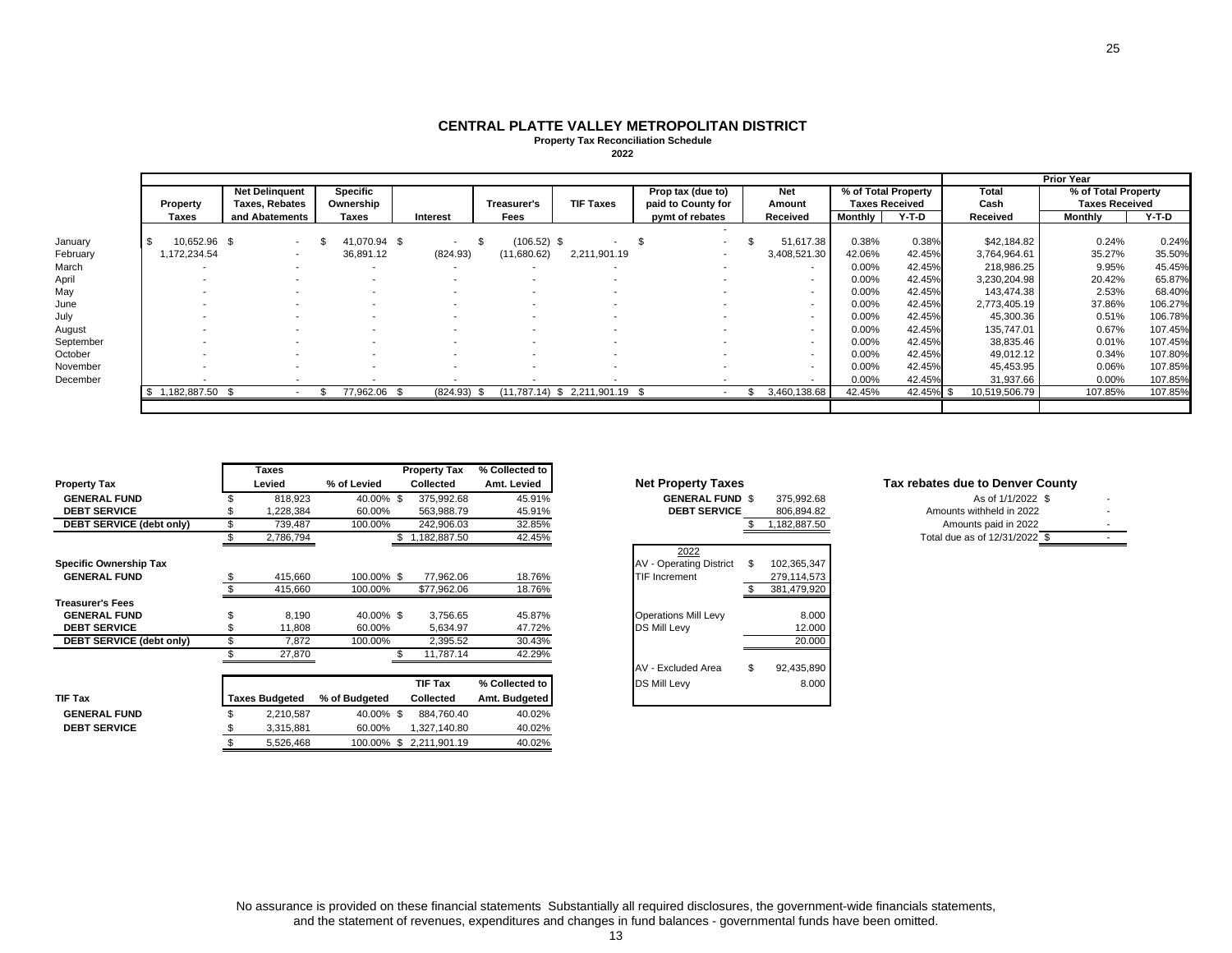<span id="page-25-0"></span>

| <b>Central Platte Valley Metro District</b><br><b>Cash Requirement Report - Detailed</b><br><b>All Dates</b> |                                                               |                                |                      |                                     |           |  |  |
|--------------------------------------------------------------------------------------------------------------|---------------------------------------------------------------|--------------------------------|----------------------|-------------------------------------|-----------|--|--|
|                                                                                                              |                                                               | <b>Gross</b>                   | <b>Discount</b>      | <b>Net</b>                          | Cash      |  |  |
| <b>GL Account</b>                                                                                            | <b>Description</b>                                            | <b>Open Amount</b>             | Available            | <b>Open Amount</b>                  | Required  |  |  |
| 68WEST                                                                                                       | <b>68 West Engineering</b>                                    |                                |                      |                                     |           |  |  |
| Reference:                                                                                                   | 682431                                                        | Date:                          | 03/18/22             | Discount exp date:                  |           |  |  |
| GL AP account:                                                                                               | 302500                                                        | Due date:                      | 03/18/22             | Payment term:                       |           |  |  |
| 307869                                                                                                       | Holiday lighting - 68 West Engineering                        | 301.34                         |                      |                                     |           |  |  |
|                                                                                                              | Totals                                                        | 301.34                         | 0.00                 | 301.34                              | 301.34    |  |  |
|                                                                                                              | <b>Totals for 68 West Engineering</b>                         | 301.34                         | 0.00                 | 301.34                              | 301.34    |  |  |
| <b>CLA</b>                                                                                                   | <b>CliftonLarsonAllen LLP</b>                                 |                                |                      |                                     |           |  |  |
| Reference:<br>GL AP account:<br>107440                                                                       | 3173157<br>102500                                             | Date:<br>Due date:<br>4,388.74 | 02/28/22<br>02/28/22 | Discount exp date:<br>Payment term: |           |  |  |
|                                                                                                              | District management - CliftonLarsonAllen LLP<br><b>Totals</b> | 4,388.74                       | 0.00                 | 4,388.74                            | 4,388.74  |  |  |
| Reference:                                                                                                   | 3175590                                                       | Date:                          | 02/28/22             | Discount exp date:                  |           |  |  |
| GL AP account:                                                                                               | 102500                                                        | Due date:                      | 02/28/22             | Payment term:                       |           |  |  |
| 107000                                                                                                       | Accounting - CliftonLarsonAllen LLP                           | 3,685.06                       |                      |                                     |           |  |  |
|                                                                                                              | Totals                                                        | 3,685.06                       | 0.00                 | 3,685.06                            | 3,685.06  |  |  |
|                                                                                                              | <b>Totals for CliftonLarsonAllen LLP</b>                      | 8,073.80                       | 0.00                 | 8,073.80                            | 8,073.80  |  |  |
| МA                                                                                                           | Miller and Associates, LLC                                    |                                |                      |                                     |           |  |  |
| Reference:                                                                                                   | FEB <sub>22</sub>                                             | Date:                          | 02/28/22             | Discount exp date:                  |           |  |  |
| GL AP account:                                                                                               | 102500                                                        | Due date:                      | 02/28/22             | Payment term:                       |           |  |  |
| 107460                                                                                                       | Legal services - Miller and Associates, LLC                   | 2,297.00                       |                      |                                     |           |  |  |
| 107581                                                                                                       | Election expense - Miller and Associates, LLC                 | 436.00                         |                      |                                     |           |  |  |
|                                                                                                              | Totals                                                        | 2,733.00                       | 0.00                 | 2,733.00                            | 2,733.00  |  |  |
|                                                                                                              | <b>Totals for Miller and Associates, LLC</b>                  | 2,733.00                       | 0.00                 | 2,733.00                            | 2,733.00  |  |  |
|                                                                                                              | <b>Company Totals</b>                                         | 11,108.14                      | 0.00                 | 11,108.14                           | 11,108.14 |  |  |
|                                                                                                              |                                                               |                                |                      |                                     |           |  |  |

No assurance is provided on these financial statements Substantially all required disclosures, the government-wide financials statements, and the statement of revenues, expenditures and changes in fund balances - governmental funds have been omitted.